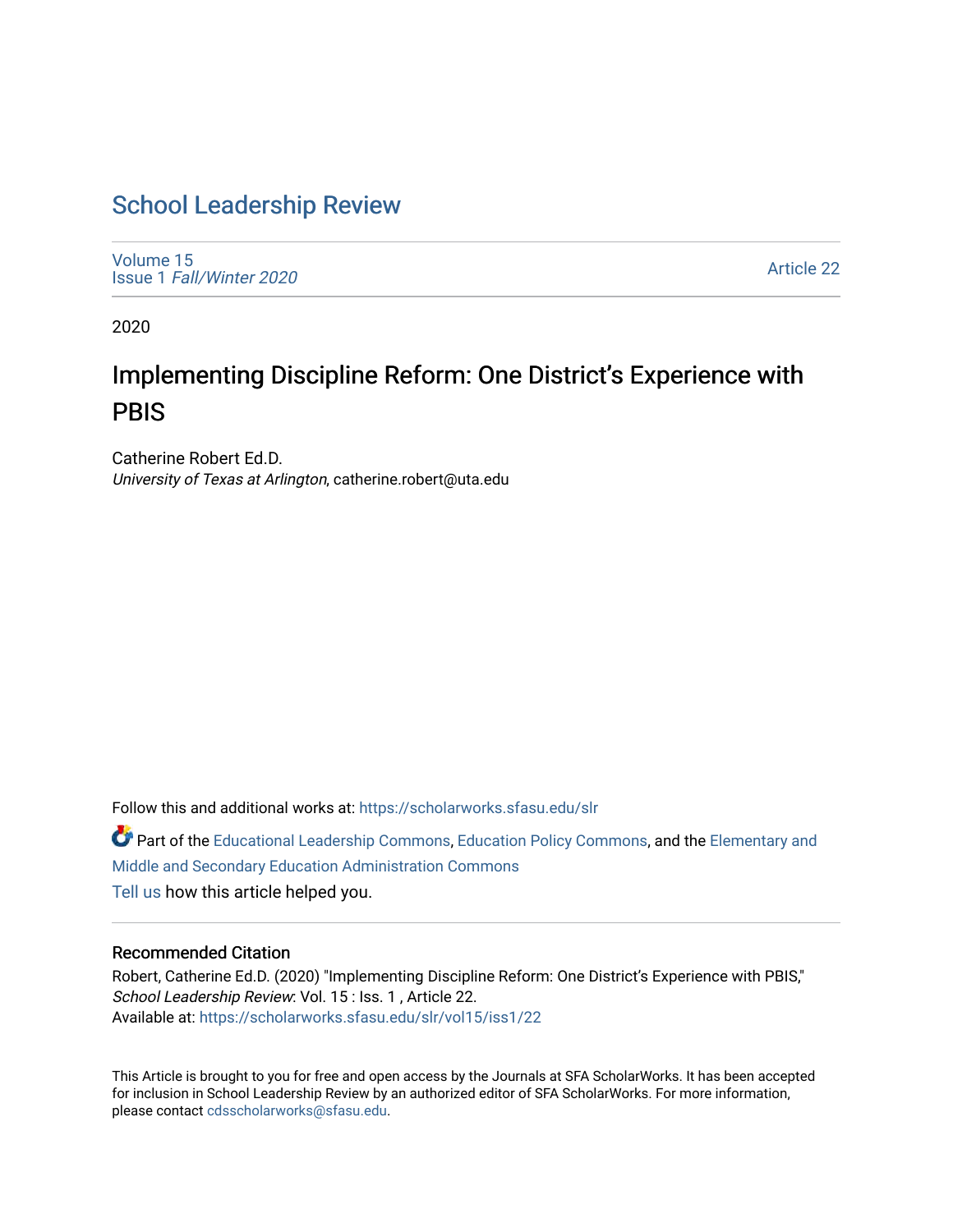# Implementing Discipline Reform: One District's Experience with PBIS

# Cover Page Footnote

Author Note Catherine Robert, Department of Educational Leadership and Policy Studies, The University of Texas at Arlington; Box 19575, Trimble Hall, Room 103H, Arlington, Texas 76019, 830-456-5764, catherine.robert@uta.edu Dr. Robert is an assistant professor in the Department of Educational Leadership and Policy Studies at the University of Texas at Arlington. As a former human resources administrator, Dr. Robert primarily focuses her research on human resource topics, including misconduct, employee turnover, and policy implementation. Correspondence concerning this article can be addressed to Catherine Robert, catherine.robert@uta.edu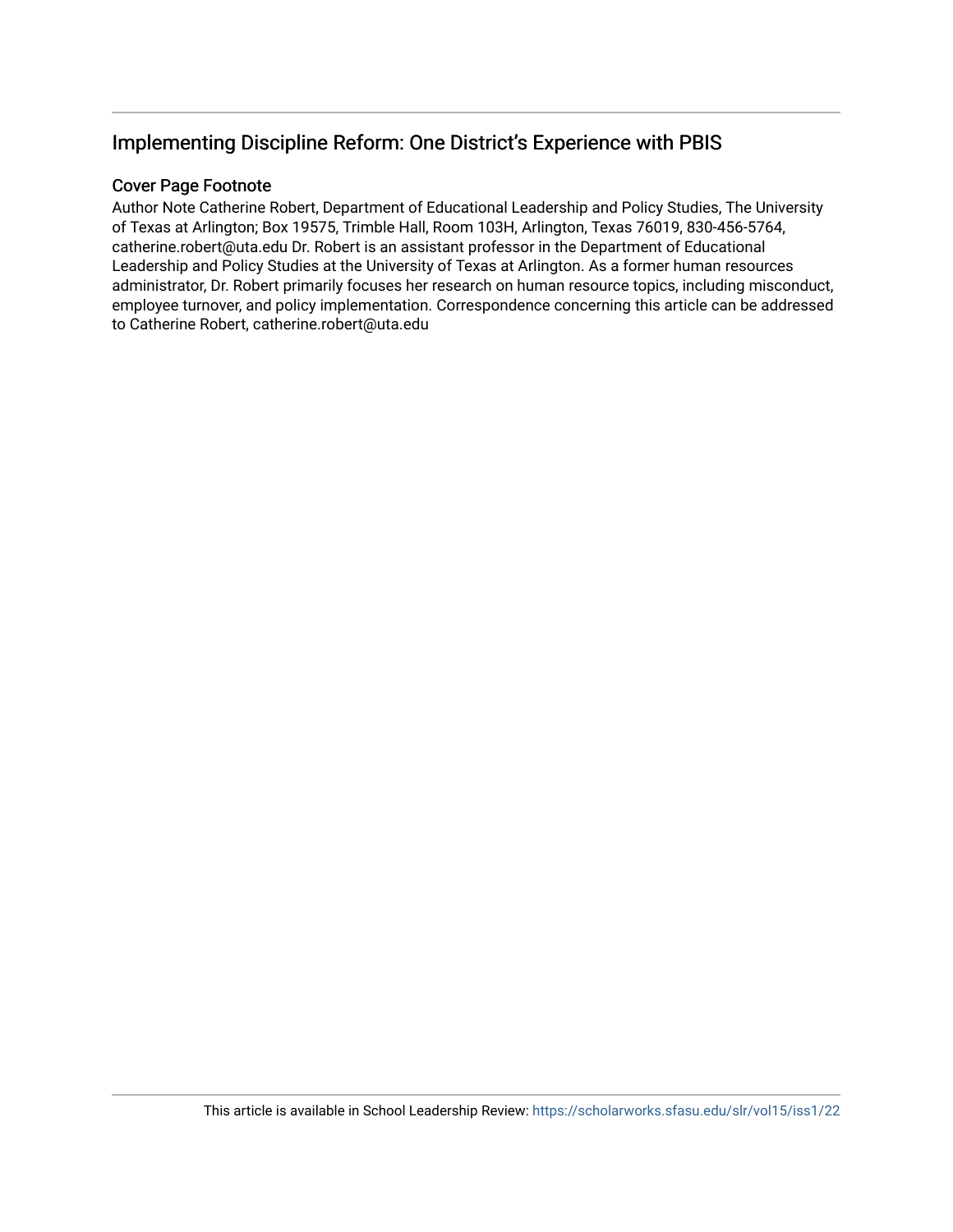Implementing Discipline Reform: One District's Experience with PBIS

Under the Obama administration, the Office of Civil Rights (OCR) increased efforts to enforce Title VI of the Civil Rights Act prohibiting discrimination in allocating educational resources on the basis of race, color, or national origin (Lhamon, 2014; D'Orio, 2018). Using the Civil Rights Data Collection (CRDC) to identify areas of disparities between student groups, the OCR specifically considered school discipline rates by ethnicity as indicators of possible Title VI discrimination (Lhamon, 2014; Lhamon & Samuels, 2014). A growing evidence base (e.g., Losen & Gillespie, 2012; Skiba et al., 2011) demonstrates the harmful academic and social effects of disparate discipline practices. As Losen and Gillespie (2012) explain, students encountering persistent disciplinary consequences lose critical instructional time. Teachers may unintentionally use bias in their perceptions of appropriate classroom behaviors and unfairly penalize one group of students over another group for similar behaviors (Skiba et al., 2011).

As the evidence base demonstrating harmful effects of zero tolerance practices in school discipline grew, researchers' attention shifted to alternative disciplinary practices to replace zero tolerance policies (Newburn & Jones, 2007). In response to the OCR's identification of the effects of disparate disciplinary practices, many school districts began examining their practices and initiated disciplinary policy reform. The OCR provided technical guidance through "Dear Colleague" letters that encouraged the use of positive behavior supports over punitive discipline approaches (Lhamon, 2014). Critics of the OCR's increased activities "accused the office of overreach, overregulation, and intimidation" (Murphy, 2017, p. 3) while teachers struggling with new policies expressed the need for additional training to successfully implement disciplinary guidelines (D'Orio, 2018; Watanbe & Blume, 2015).

Research regarding school politics reflects a persisting imbalance of power of professionals (teachers) over parents and students, indicating an impediment to any program that disrupts the traditional power balance in schools (Malen & Cochran, 2015). The nature of discipline reform is to disrupt teachers' traditionally held beliefs regarding student behaviors; thus, it necessarily challenges the traditional power structure of schools to emphasize students' social emotional learning and resolving issues within the classroom (Gregory & Roberts, 2017). The shifting practice of first praising and encouraging students toward positive behavior instead of using negative feedback and quickly removing students for disruptive behavior is not an easy change (e.g., see Andreou, McIntosh, Ross, & Kahn, 2015 for a district's transition story lasting over a decade). In this study, I examine the case of one large urban school district's implementation of Positive Behavioral Interventions and Supports (PBIS) to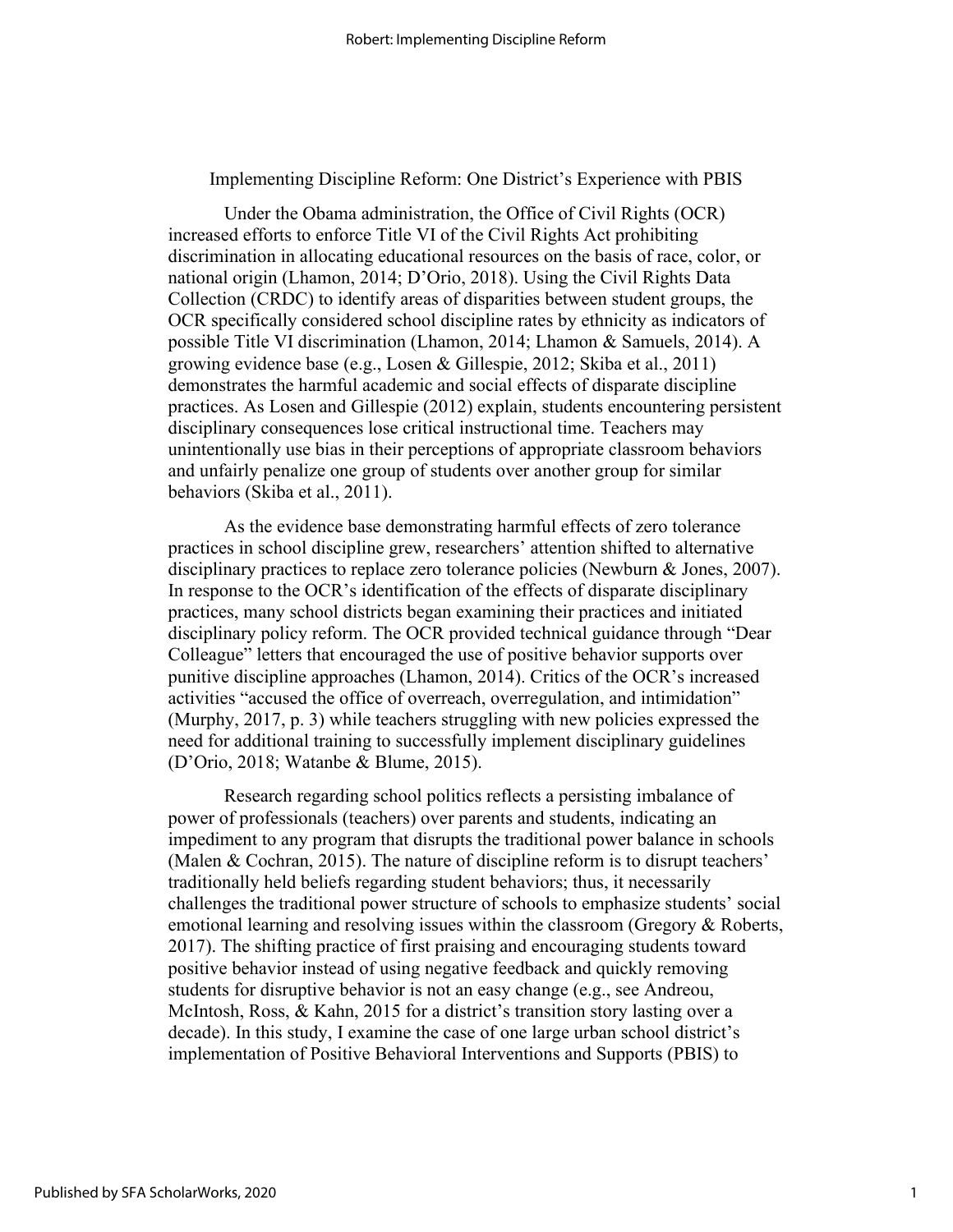review the competing needs and challenges encountered over a four-year period. In the research questions, I first ask what factors influenced the district's decision to enact discipline policy reform and what was the original plan for implementation. Then I look at the challenges of implementing PBIS on campuses and resulting stakeholder responses. Finally, I review how the district plans to continue the implementation process.

To review one district's PBIS implementation experience, the first section includes relevant literature surrounding positive behavior as a general concept, disparity in discipline practices and the resulting negative impact on students, the evolution of the PBIS framework as an antidote to exclusionary discipline practices, and existing studies describing challenges in PBIS implementation. Next, the study's design and analytic methods are presented, followed by the results from the data and document analysis. Discussion of the findings is considered in light of existing empirical literature. Finally, recommendations and conclusions provide suggestions for policy and practice in addition to suggestions for future research.

#### **Literature Review**

Shifting public attention to the issue of student discipline in the late 1980s resulted in an increased effort throughout the 1990s to remove misbehaving students from classrooms (Fabelo et al., 2011). Collectively described as "zero tolerance" policies, coined under the Reagan administration, and also used in the context of drug crimes (Mallett, 2016; Newburn & Jones, 2007), several national and state efforts set required punishments for a variety of infractions. For example, the 1994 Gun-Free Schools Act incentivized schools to create expulsion policies for students who brought weapons on campus (Fabelo et al., 2011; Mallett, 2016). A dramatic increase in suspensions and expulsions followed these harsher guidelines, with disparate effects for African American students and students receiving special education services (Fabelo et al., 2011; Losen & Gillespie, 2012). In addition to the growing disparity for vulnerable populations, researchers found that zero tolerance policies did not improve school safety (Mallett, 2016). Faced with increasing evidence demonstrating the harmful effects of zero tolerance discipline policies (Skiba & Peterson, 2000), federal and state agencies in addition to school districts began considering alternatives to a zero tolerance philosophy (Fabelo et al., 2011).

#### **Positive Behavior and Persistent Disparity**

The alternative to a non-negotiable policy with automatic penalties is easily a policy that allows flexibility for administrative discretion and a rehabilitative or positive approach that supports student success instead of an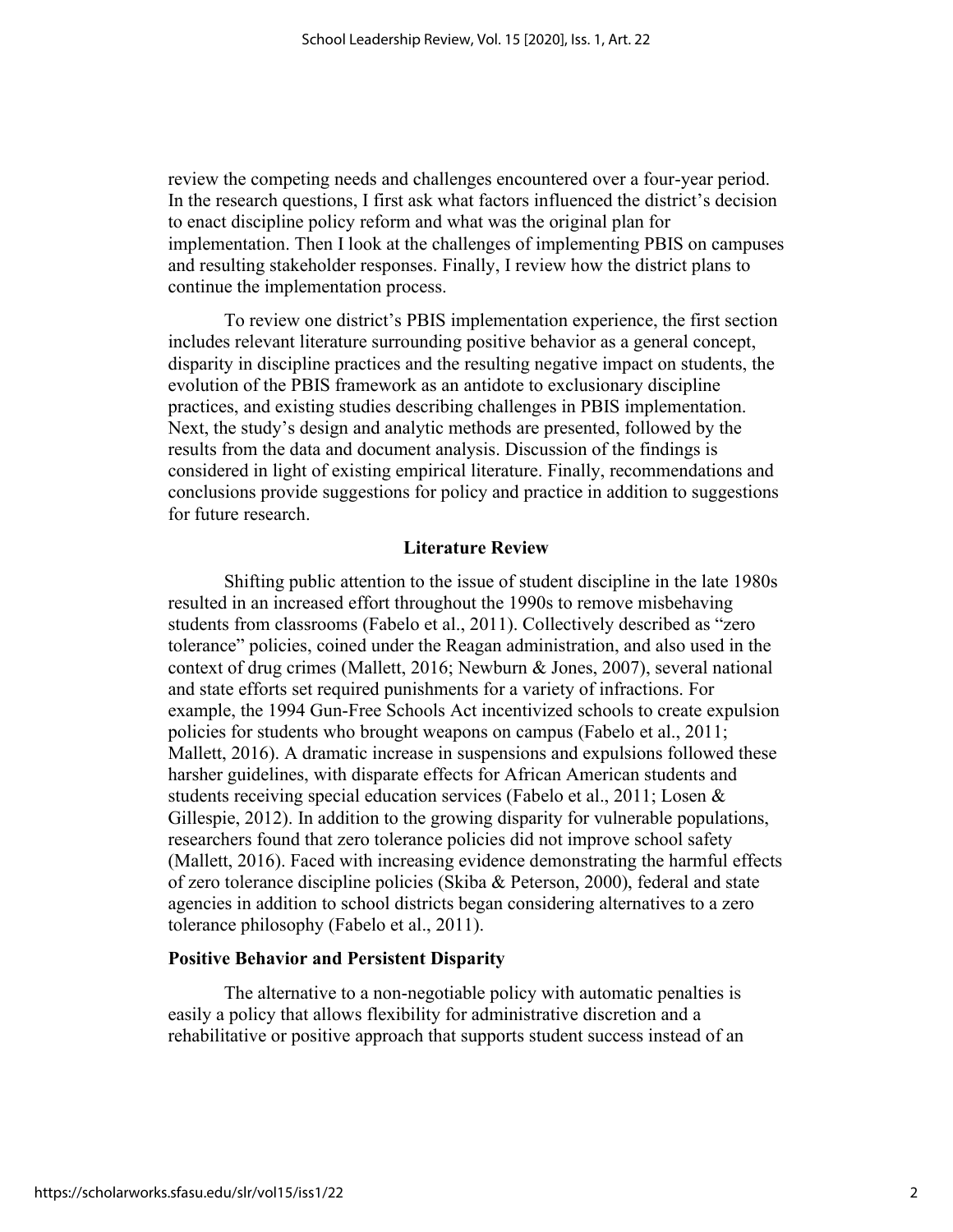inevitable cycle of eventual incarceration for students caught in the cycle of suspension and expulsion (see Skiba, Arredondo, & Williams, 2014, for a description of the school to prison pipeline) (Mallett, 2016). Researchers studying behavioral science founded the *Journal of Positive Behavior Interventions* (JPBI) in 1999, which was dedicated to exploring the emerging concepts of the field (Koegel, 2018). Chief among their tenets was the question, "Has the application of Positive Behavior Support enriched the lives of all involved in the process?" (Knoster, 2018, p. 24). The researchers' question represented a significant shift in behavioral science by focusing on positive results of supporting preferred student behavior instead of discussing punitive consequences. The behavioral scientists' theory that shifting to a focus of positive variables would yield positive results, and if successful, would benefit both students and teachers (Koegel, 2018).

Empirical research supports the measurable success of teachers utilizing positive behaviors in the classroom. Cook and colleagues (2017), for example, found that when teachers were trained to use a 5:1 ratio of five positives for every one negative, their students gained an additional 13.2 minutes of academic engagement per instructional hour due to the decrease in disruptive behavior. With fewer classroom disruptions, students are less likely to receive an office referral and be removed from a classroom. Skiba and Peterson (2000) further posited that by reducing minor incidents in the classrooms, "schools may also be reducing the risk of more serious violent incidents that appear to be associated with higher levels of minor disruption" (p. 336).

Even with the implementation of positive behavior practices, as Bradshaw and colleagues (2010) demonstrated, teachers are more likely to refer African American students to the office at a significantly higher rate than White students. Smolkowski, Girvan, McIntosh, Nese, and Horner (2016) extended this line of inquiry to consider subjective referrals in order to consider teachers' possible implicit bias at certain times of day and against specific genders and/or ethnicities. Similar to Bradshaw et al., (2010), they found that African American students are more likely to receive a subjective referral and specifically within the first 90 minutes of the day (Smolkowski et al., 2016). Once referred to the office, Huang and Cornell (2017) found that African American students are potentially subjected to "differential decisions" (p. 304) by school administrators as well. Despite controlling for specific behaviors (aggressive attitudes, fighting, substance abuse, weapons), African American students received suspensions at a higher rate than White students (Huang & Cornell, 2017). Barrett, McEachin, Mills, and Valant (2017) studied suspensions based on specific infractions and additionally found that African American students received longer suspensions than White students did for the same infractions.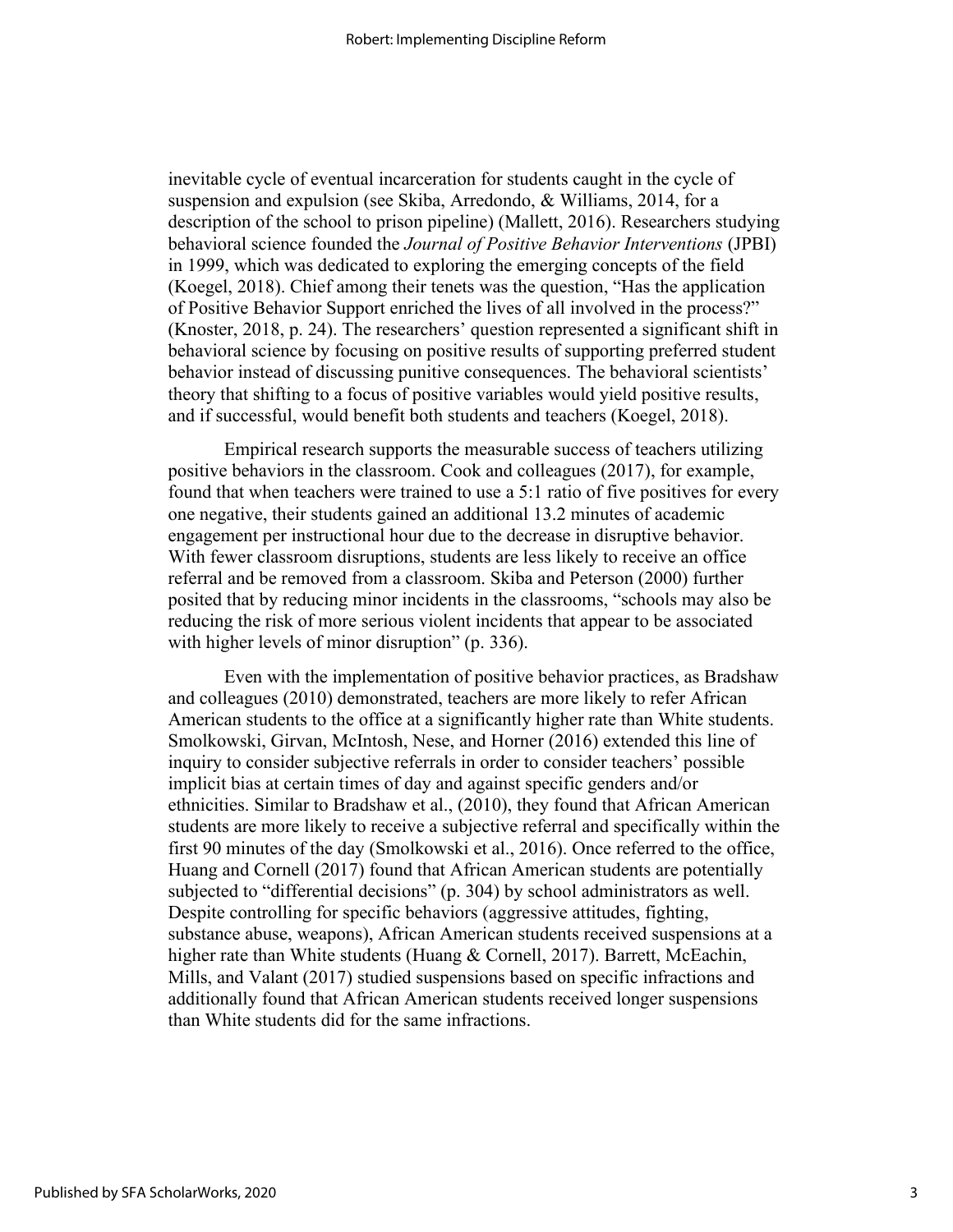#### **Framework for Increasing Equity in Discipline**

An ideal discipline policy, based on the previously mentioned research, would address both the disparate treatment between student groups and would counter the negative effects of zero tolerance policies. This combination then addresses both the need to improve the overall campus climate in order to reduce total disciplinary incidents (Skiba & Peterson, 2000) and includes cultural training to create awareness of implicit bias (Gregory & Roberts, 2017). Gregory, Skiba, and Mediratta (2017) proposed a framework for increasing equity in school discipline. To prevent incidents requiring disciplinary measures, they recommended building supportive relationships, creating inclusive and positive classrooms, utilizing culturally relevant teaching practices, and providing students opportunities to correct their behavior. To address existing disciplinary incidents, they suggested utilizing data to look for concentrations of inequitable practices, looking for (and addressing) sources of teacher-student conflict, integrating student and family voices within policy and practice, and creating supports to assist students with reentry after an absence. Finally, a system of supports matching students' needs addresses both prevention and intervention strategies (Gregory et al., 2017). These activities are found within a PBIS system if implemented with fidelity. In order to describe the concept of implementation fidelity, the next section describes the evolution of PBIS from its origin to today's complete framework.

# **The Evolution of Positive Behavior Supports**

The terms PBS and SWPBS evolved throughout the early 2000s into Positive Behavioral Interventions and Support (PBIS) or SWPBIS (for schoolwide). As Carr and colleagues (2002) described, the science of positive behavior evolved from a combination of applied behavior analysis, the inclusion movement, and person-centered values. PBS requires a life span perspective instead of a short-term view and "follow-up is measured in decades, not months" (Carr et al., 2002, p. 7). Ideally, PBS provides support to students throughout their lifetime of transitions into young adulthood, thus cannot be meaningfully quantified in the short term.

The primary distinction between a zero tolerance disciplinary philosophy and a PBS philosophy lies in the unilateral application of a punishment for an infraction. The person-centered values of positive behavior instead emphasize personal dignity of students and opportunities for choice (Carr et al., 2002). Several critical features further distinguish positive behavior support (PBS) from zero tolerance such as stakeholder participation in development of the PBS system which allows students and parents to actively and collaboratively design a structure that suits their needs (Carr et al., 2002). A systemic perspective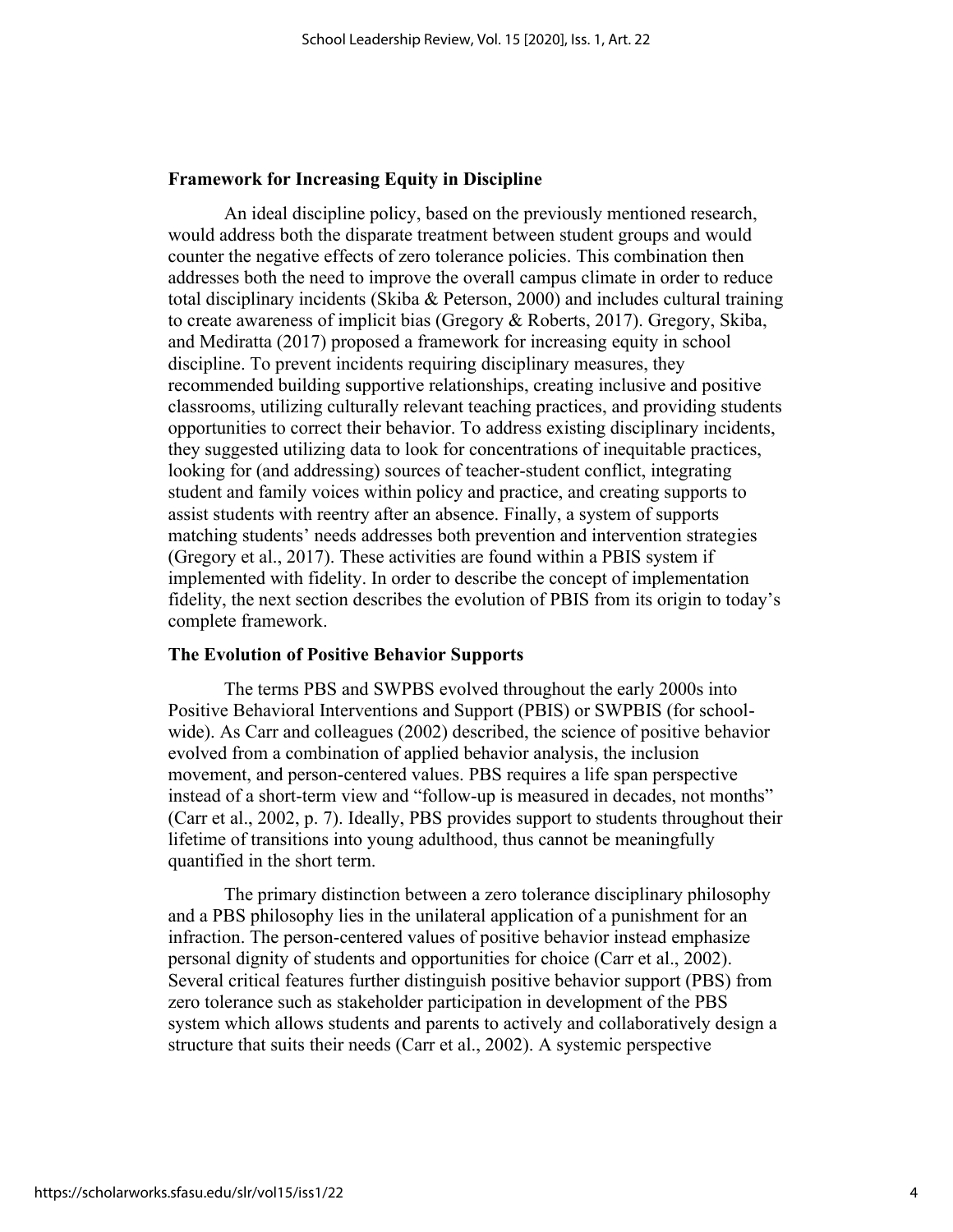emphasizing routine change and adaptation of the PBS system allow practitioners to update intervention techniques as new research is available and as needs of the students change (Carr et al., 2002). Finally, a PBS approach focuses on prevention of problem behavior to minimize the number of disciplinary incidents requiring attention (Carr et al., 2002).

Sugai and Horner (2009) further advanced the formalization of a positive behavior approach by demonstrating how the response-to-intervention (RtI) structure aligns well to the practices of school-wide positive behavior supports (SWPBS). Using the three-tier concept within RtI, the most common supports are applied to the full population of students and the majority of students are successful with these Tier I supports. Tier II and Tier III supports are more complex and designed to address unique needs of a smaller group of students (Sugai & Horner, 2009). By the end of the first full decade of applying PBS practices, researchers defined a full set of implementation guidelines detailing how to form a PBS team, the need to commit extensive resources and time for training and implementation of new practices, how to create data systems to collect and monitor effectiveness, and how to monitor and maintain fidelity throughout the implementation process (Sugai & Horner, 2009).

In the last two decades, the focus in PBIS literature has shifted from an emphasis on student behaviors and parents as intervention agents to research on adult behaviors and adult skills training (Clarke, Zakszeski, & Kern, 2018). Indeed, as Bethune (2017) demonstrated, there is a "functional relationship between coaching and improved SWPBIS fidelity scores" (p. 131). Findings from other PBIS implementation studies in the following section echoed Bethune's (2017) results and provide additional areas of concern for districts considering PBIS implementation.

#### **Implementation Studies of PBIS**

Building on a dataset of 3011 schools, McIntosh and colleagues (2016) provided an overview of differing schools' characteristics and their predictive power at one, three, and five years of PBIS implementation. Several school characteristics were significant, though explained little variance. Elementary schools (as opposed to secondary schools), schools with lower poverty rates, and schools meeting fidelity in the first year all had higher odds of sustained PBIS implementation at five years. More significantly, states play a larger role in providing coaching, training, and support and state support was more influential in implementation than the school characteristics combined (McIntosh et al., 2016).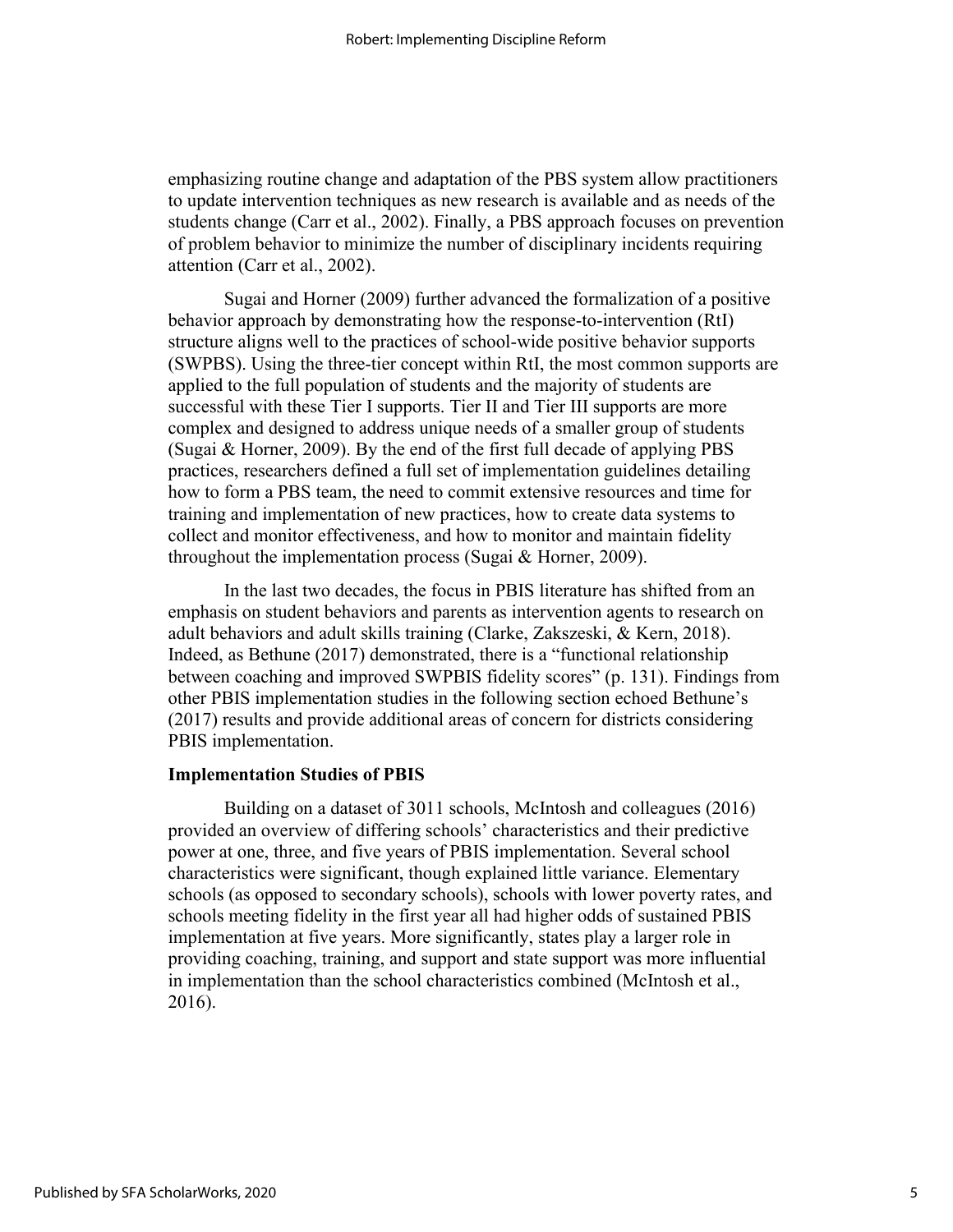Several studies demonstrated the key role of administrative support and teacher buy-in for successful PBIS implementation (Andreou et al., 2015; Coffey & Horner, 2012; Feuerborn, Wallace, & Tyre, 2016; Pinkelman, McIntosh, Rasplica, Berg, & Strickland-Cohen, 2015). Teachers report the need for both peer and administrative support when engaging in new practices. Without a firm commitment to a lengthy implementation, teachers are unwilling to adapt to new practices if faced with inevitable return to previous practices (Feuerborn et al., 2016). Flexibility and a school culture of constant adaptation to new ideas is important to PBIS success, however. As such, administrators and PBIS team leaders must model and reward an adaptive culture (Andreou et al., 2015). New teachers entering schools in mid-implementation need early training in PBIS techniques to dispel confusion (Andreou et al., 2015).

Similarly, unsuccessful PBIS implementation also links administrative support as a key factor in the failed efforts (Pinkelman et al., 2015). Thus, an administrator's overall acceptance or rejection of the PBIS framework speaks directly to the success or failure of an implementation effort. Teachers' available time for planning is the second highest barrier to implementing PBIS (Pinkelman et al., 2015). Planning time issues directly connect to administrator support as it is administrators who create teachers' schedules and allocate campus resources. Andreou and colleagues (2015) recommend that districts build action plans that recruit administrators supportive of PBIS concepts and provide support for newly hired administrators.

#### **Theoretical Framework**

PBIS implementation requires a cultural shift within schools that focuses on positive interactions with students and confronts educator bias and deficitthinking practices that lead to discipline disparity (Coggshall, Osher, & Colombi, 2013). As such, this study utilizes a cultural analytical framework (Carey, 2014; McDermott, Goldman, & Varenne, 2006) which considers the surrounding culture of the individuals and how they work with each other. McDermott, Goldman, and Varenne (2006), for example, utilized cultural analysis to consider the learning disability (LD) label. Through their reasoning, they showed how the meanings we attribute to students labeled as LD ultimately provide a method for treating people differently and allow schools to explain failure through this label. Carey (2014) utilized a cultural analytic framework to critique the achievement gap discourse, explaining that cultural analysis considers "what is culturally acceptable and normalized in our broader sociopolitical context" (p. 442) and challenged dichotomous thinking and the assignment of labels which further fuel existing challenges.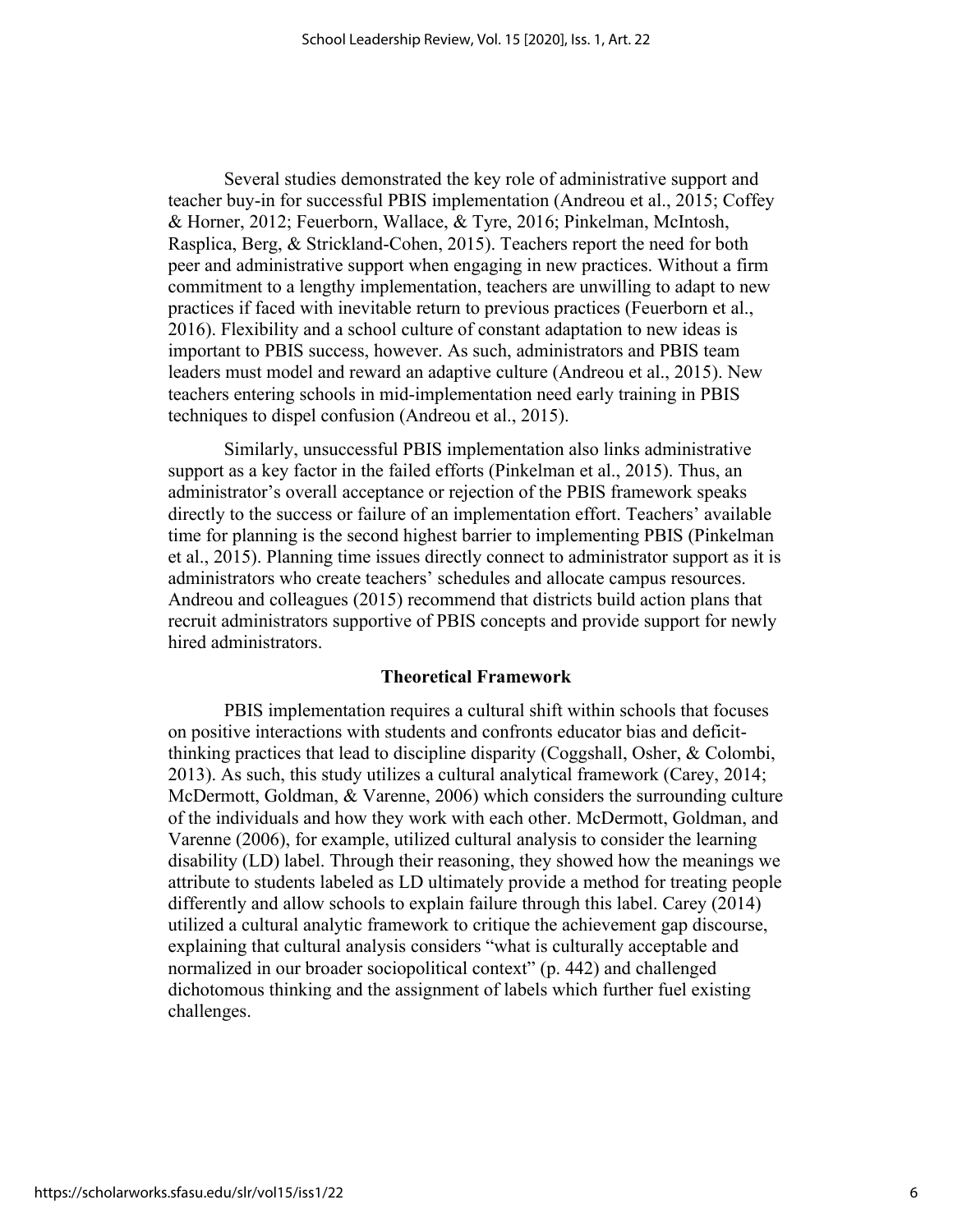Carey (2014) expanded upon the method used by McDermott and colleagues (2006) by presenting three different versions of how we can describe the achievement gap: version one focuses attention and/or blame on the individual, version two instead focuses on sociocultural considerations, and version three removes focus from the individual and instead considers the larger scope of the full problem and our own roles within the issue. Each version (called a unit by McDermott et al., 2006) essentially expands the perspective we apply to a given label. For example, when considering the label "underperforming" the simplest version is that there will always be some schools performing better than others. The second version acknowledges that underperforming schools are also likely urban schools that are lacking resources. Finally, the third version, in a cultural analysis, questions popular perceptions attributed to urban schools, the role of the media in furthering these perceptions, and the continuing value of schools despite their contextual challenges (Carey, 2014).

#### **Study Design and Methods**

Middleton ISD is a large urban school district in Texas with over 60,000 students and more than 70 campuses. The student population is comprised of Hispanic (46%), African American (25%), White (20%), and Asian American (6%) students. Sixty-nine percent of the student population is eligible for free or reduced lunch and the district met the state standard for academic performance in 2016-17, with varying success at the campus level. Middleton was selected for this study due to its shift from a strict zero tolerance policy to a positive behavior system. The policy change was initiated in 2013, providing over four years of data for analysis.

#### **Participants**

Interviewees (listed in Table 1) include three campus administrators and one central office staff member and were interviewed individually in the summer of 2018 for approximately 50 minutes using semi-structured questions (see Appendix A for the protocol). All participants worked for the school district and participated in the implementation throughout the full timeline. Interviews were recorded, transcribed, and coded thematically (Saldana, 2013) to describe the implementation process as viewed by staff and consider responses through the lens of the cultural analysis framework (Carey, 2014) in order to identify possible cultural challenges to discipline reform. The study focuses on the administrative level as it is the starting point for the reform effort. Thus, the findings reflect district and campus level administrator perspectives.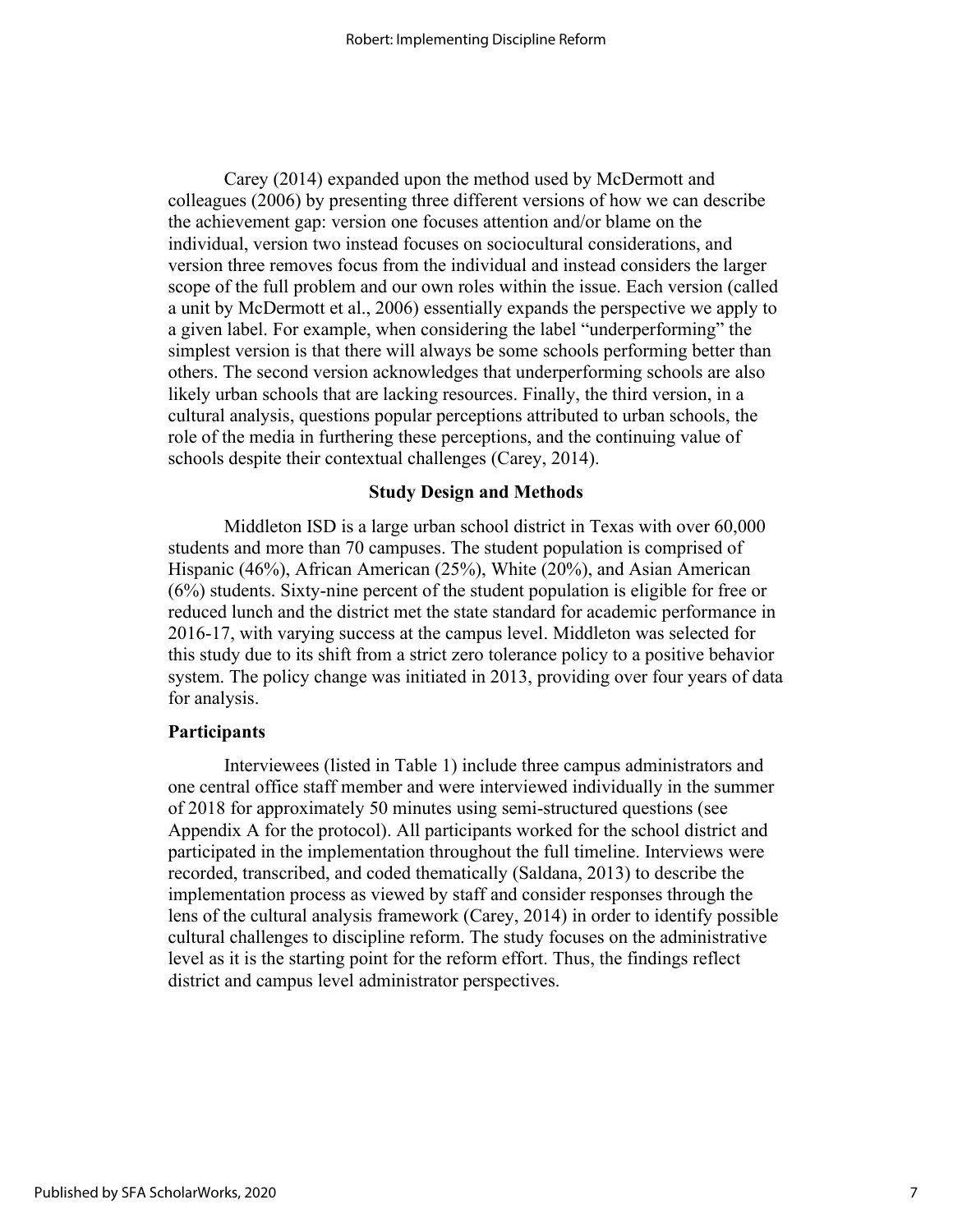# Table 1

### *Participant Characteristics*

| Name    | Position                   | School                      |
|---------|----------------------------|-----------------------------|
| Ryan    | Principal                  | Middleton Junior High       |
| Alex    | Principal                  | South Middleton Junior High |
| Mary    | <b>Assistant Principal</b> | North Middleton High School |
| Belinda | Specialist                 | Middleton Central Office    |

Ryan, a principal at Middleton Junior High (MJH), has over ten years' experience as a campus principal. MJH has over 600 students in grades 7 and 8 and there are fewer students receiving free or reduced lunch at this campus. By comparison, Alex's campus, SMJH, has over 1000 students almost all of whom receive free lunch. Alex has four years of experience as a campus principal. Both Ryan and Alex worked in Middleton as teachers and assistant principals before receiving their current assignments. Assistant Principal Mary worked in other districts and her current role is her first in Middleton; she has been in the position for four years. Mary's campus, like Ryan's, has a lower than average poverty level. District Specialist Belinda has a diverse background with several certifications, teaching, special education, and administrator experience prior to her current role.

#### **Data Sources**

Additional resources were collected and reviewed, including district discipline data, school board meeting minutes, recordings of school board meetings, district-developed strategic plan documents, and district discipline policies. The district discipline data, collected from both the Civil Rights Data Collection (CRDC) and the Texas Education Agency (TEA) includes in campus suspension (ISS), off-campus suspension (OSS), disciplinary alternative education placements (DAEP), and the total number of disciplinary referrals for the years 2008-2017 and are disaggregated by student ethnicities and special education status. School board documentation and recordings of meetings provide both records of official actions and the associated conversations surrounding disciplinary policy changes. Middleton developed two strategic plans throughout the implementation timeline, the first covered the years 2012-2015 and the second plan covers the years 2016-2021.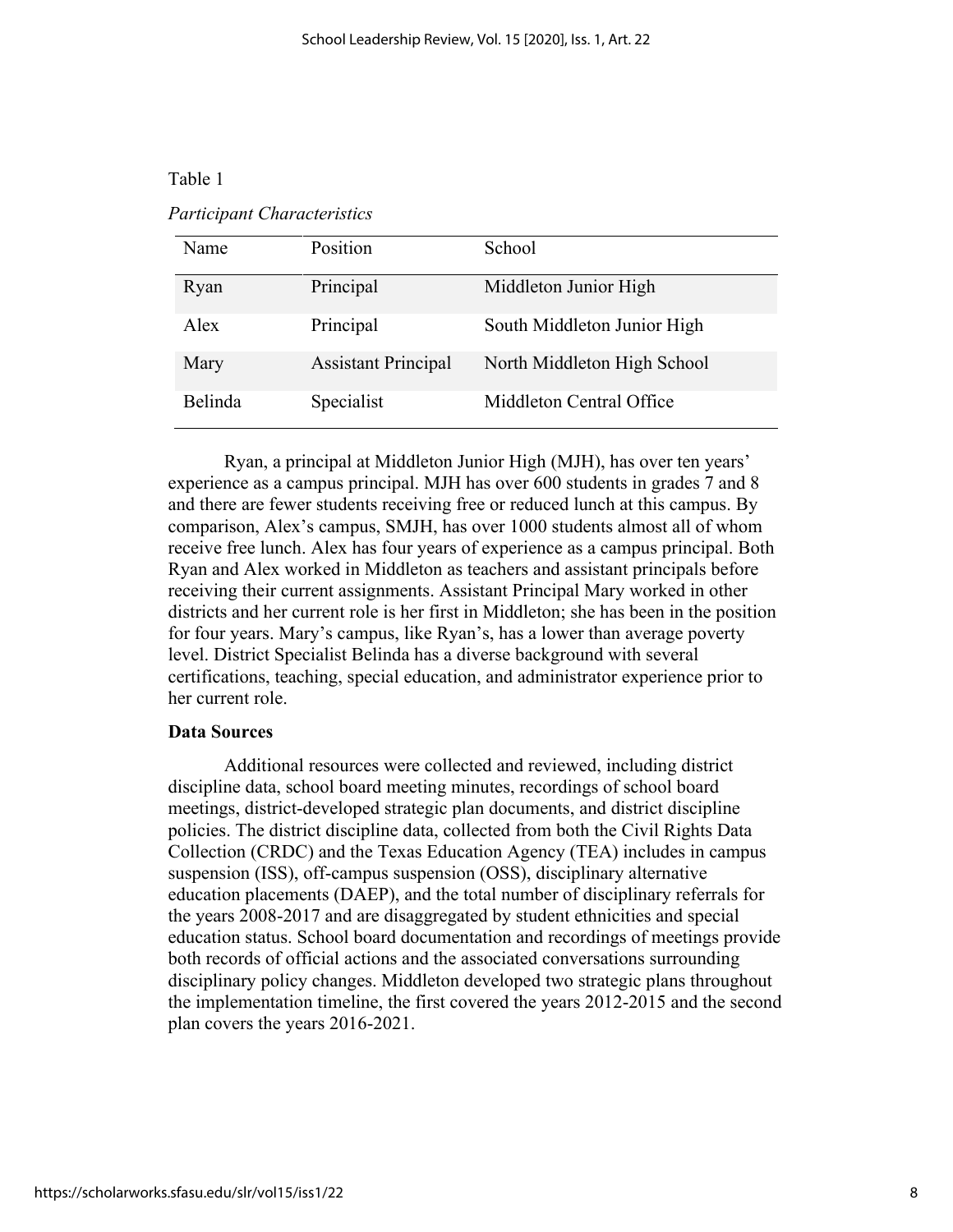# **Analytic Strategy**

This study considers the following research questions:

- 1. What factors influenced the district's decision to enact discipline policy reform?
- 2. What was the original implementation plan?
- 3. What have been the challenges of implementing PBIS on campuses?
- 4. How have the differing stakeholders responded throughout the implementation process?
- 5. How is the district continuing the implementation process?

The thematic codes resulting from the interviews were further categorized based on their alignment to the research questions. The additional resources provided clarity when interviews did not provide complete information and verified (or contradicted) existing answers from the interviews. Altheide (1996) explains the value of using documents to help process the meaning of social activities, "to examine the complex interaction between individual perspectives and patterns of meaning and symbolic ordering to understand new sources of social definitions and sort out their consequences" (p. 11). Shifting from a zero tolerance philosophy to a positive behavior approach was a radical transition in beliefs, necessitating this consideration of social definitions enshrined through documents and media at the time of transition (Altheide, 1996).

#### **Limitations of Design**

The small number of interviewees potentially limits the findings of this study; however, the researcher did determine consistency throughout all four of the participants' responses, demonstrating a coherent view of the implementation throughout the full district. The disciplinary data are considered at the district level instead of campus level, limiting the ability to consider the varying levels of poverty and ethnicities at each campus. The data quantifying disciplinary incidents are presented to further illuminate the participants' perspectives and the research design does not seek to consider statistical significance. Finally, this study tells the story of a district's PBIS implementation from the perspective of mid-level administrators. Teachers would provide rich detail surrounding their experiences, though teachers are not responsible for initiating and continuing reform efforts.

#### **Findings**

Participants' responses were thematically coded then grouped according to the research questions. Document and media analysis provided additional context and to answer questions that remained after the interviews.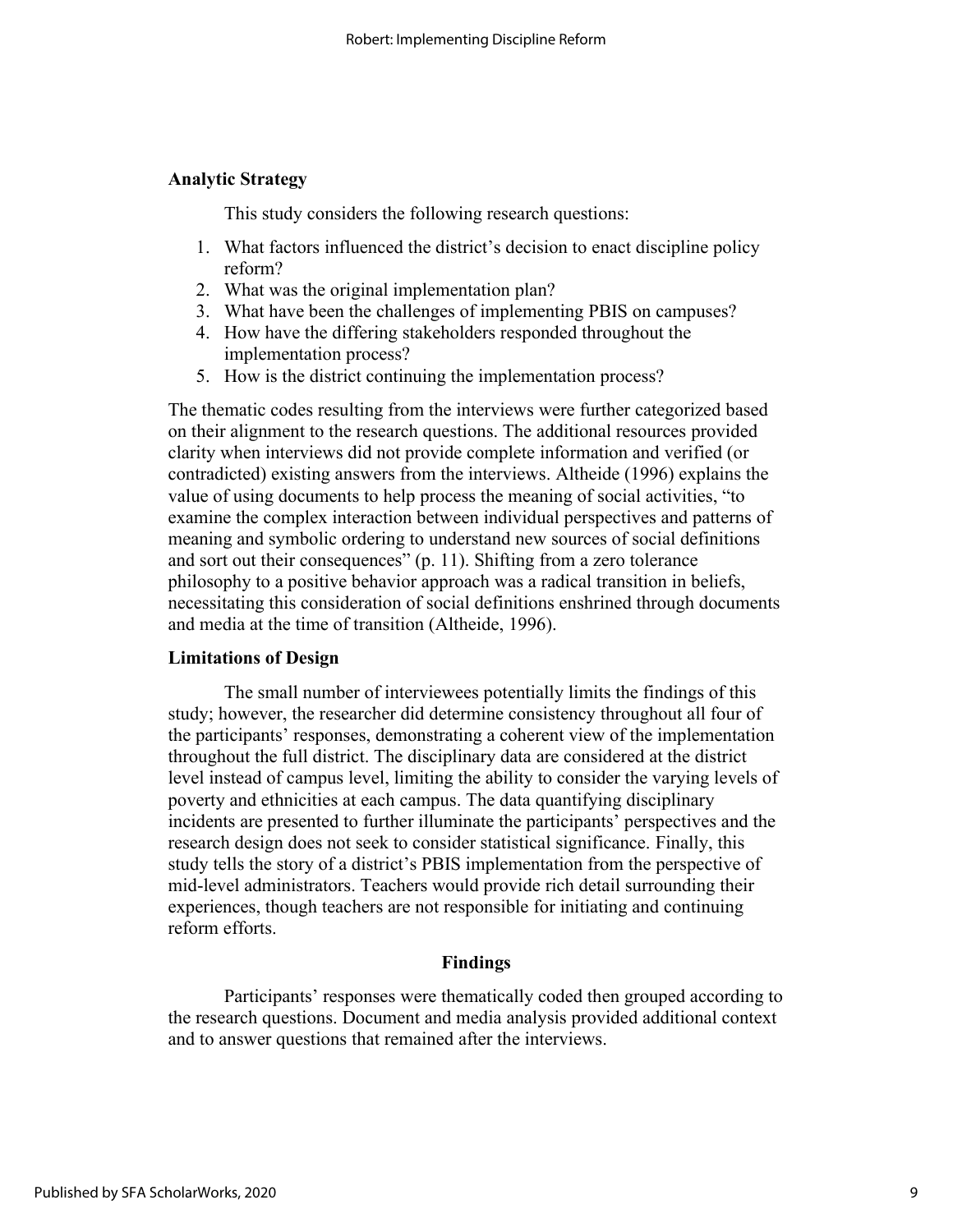# **RQ1. What factors influenced the district's decision to enact discipline policy reform?**

Middleton employees and the school board did not describe its decision to enact discipline reform as a result of an OCR investigation. Additionally, Middleton was not one of the several districts investigated by the OCR for discipline disparities between African American students. The district was, however, investigated by the OCR during this time for the disparity between African American and Hispanic students' access to college and career readiness opportunities compared to White students' opportunities. While no one factor was identified by participants or in district documents as the cause for enacting discipline reform, it is clear that the national conversation surrounding African American student disparity was a known fact in the school district. The participants all felt that the strategic plan itself (and not a legal challenge or campaign of any one person) drove the decision to begin discipline reform. As Belinda explained, the previous disciplinary system, Boys Town, had fallen out of official use for several years. Belinda describing the start of PBIS planning, commented that, "years later, that [use of Boys Town] wasn't necessarily occurring, so that's where the strategic plan said, 'Hey, we need to figure out how we're going to work through this."

The 2012-2015 strategic plan, developed over several months in 2011- 2012 and ratified by the board in August 2012, listed as a goal that the district "will provide a safe and secure environment." During the board's ratification discussion, the board stated that the collective group (comprised of panels of students, parents, teachers, and community members) communicated a desire for a more positive behavior system. The action plans developed from the strategic plan further designated action steps to implement a new discipline management program.

#### **RQ2. What was the original implementation plan?**

The district developed an implementation plan between 2012 and 2014. Based on the goal for a safe and secure environment, the action plan for 2012-13 included the first step of hiring a staff member responsible for enacting positive behavior reform. The first specialist was hired in the summer of 2013 and a group of campus and district staff members gathered to research and develop a plan to enact discipline reform. After a few months of research, they selected a PBIS framework and established a timeline, which was presented to the school board in January of 2014. The action plan for 2013-14 was slightly adjusted to allow the team time to fully research and develop a rollout to all campuses. Belinda explained that the team received advice to initially roll out PBIS to a select group of campuses; however, the district was determined to enact reform consistently on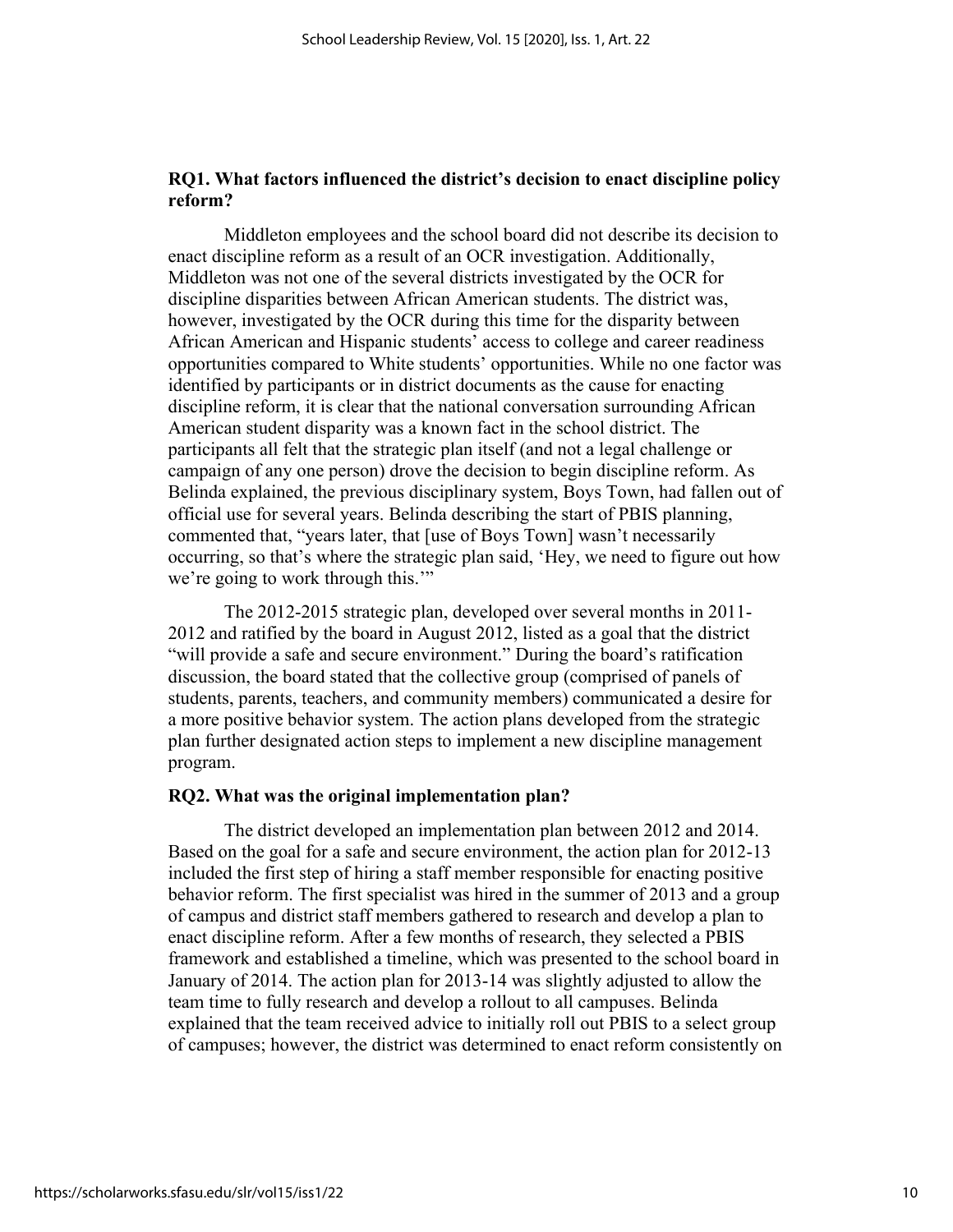all campuses. Table 2 lists the implementation steps as identified through board meeting agendas and recorded videos of the meetings.

# Table 2

*Key Activities and Dates within PBIS Implementation Process*

| Date          | Activity                                                                        | People Involved                              | <b>Notes</b>                                                                                                                                                    |
|---------------|---------------------------------------------------------------------------------|----------------------------------------------|-----------------------------------------------------------------------------------------------------------------------------------------------------------------|
| August 2012   | 2012-15 Strategic Plan<br>Approved                                              | School Board                                 | Multiple stakeholders<br>developed                                                                                                                              |
| Summer 2013   | PBIS Team begins<br>work                                                        | 2 staff & employee<br>volunteers             |                                                                                                                                                                 |
| Aug-Sept 2013 | Researched options                                                              | <b>District PBIS Team</b>                    |                                                                                                                                                                 |
| Fall 2013     | Defined Goals,<br>coordinated with<br>curriculum staff                          | <b>District PBIS Team</b>                    |                                                                                                                                                                 |
| Fall 2013     | PBIS Pilots begin                                                               | $\sim$ 20 campuses                           | Principals voluntarily<br>began PBIS<br>implementation in<br>advance of rollout                                                                                 |
| January 2014  | PBIS Presentation to<br>board                                                   | Asst. Superintendent/<br><b>School Board</b> | -Board mentions it is<br>first time in over 4<br>years to discuss<br>discipline<br>-Board offers resources<br>to "clean up" discipline<br>on "certain" campuses |
| Feb-May 2014  | Planning, visits to other<br>districts, consult with<br>experts                 | District PBIS Team                           |                                                                                                                                                                 |
| April 2014    | Revision to 2014-15<br>Student Code of<br>Conduct to align with<br><b>PBIS</b>  | Asst. Superintendent/<br>School Board        | Begins removing zero<br>tolerance language                                                                                                                      |
| Fall 2014     | All campuses begin<br>PBIS Tier I<br>implementation at<br>campus level          | PBIS Department                              | Behavior expectations<br>and supports for the<br>common areas<br>(cafeteria, hallways,<br>$etc.$ )                                                              |
| November 2014 | 1 <sup>st</sup> Quarter Update on<br>Strategic Plan in 2013-<br>14              | Asst. Superintendent/<br>School Board        | -Training occurred in<br>summer; campus teams<br>established<br>-Board asks how PBIS<br>data will be monitored                                                  |
| May 2015      | Revision to 2015-16<br>Student Code of<br>Conduct to further align<br>with PBIS | Asst. Superintendent/<br>School Board        | -PBIS update shared,<br>reduction in disciplinary<br>incidents cited                                                                                            |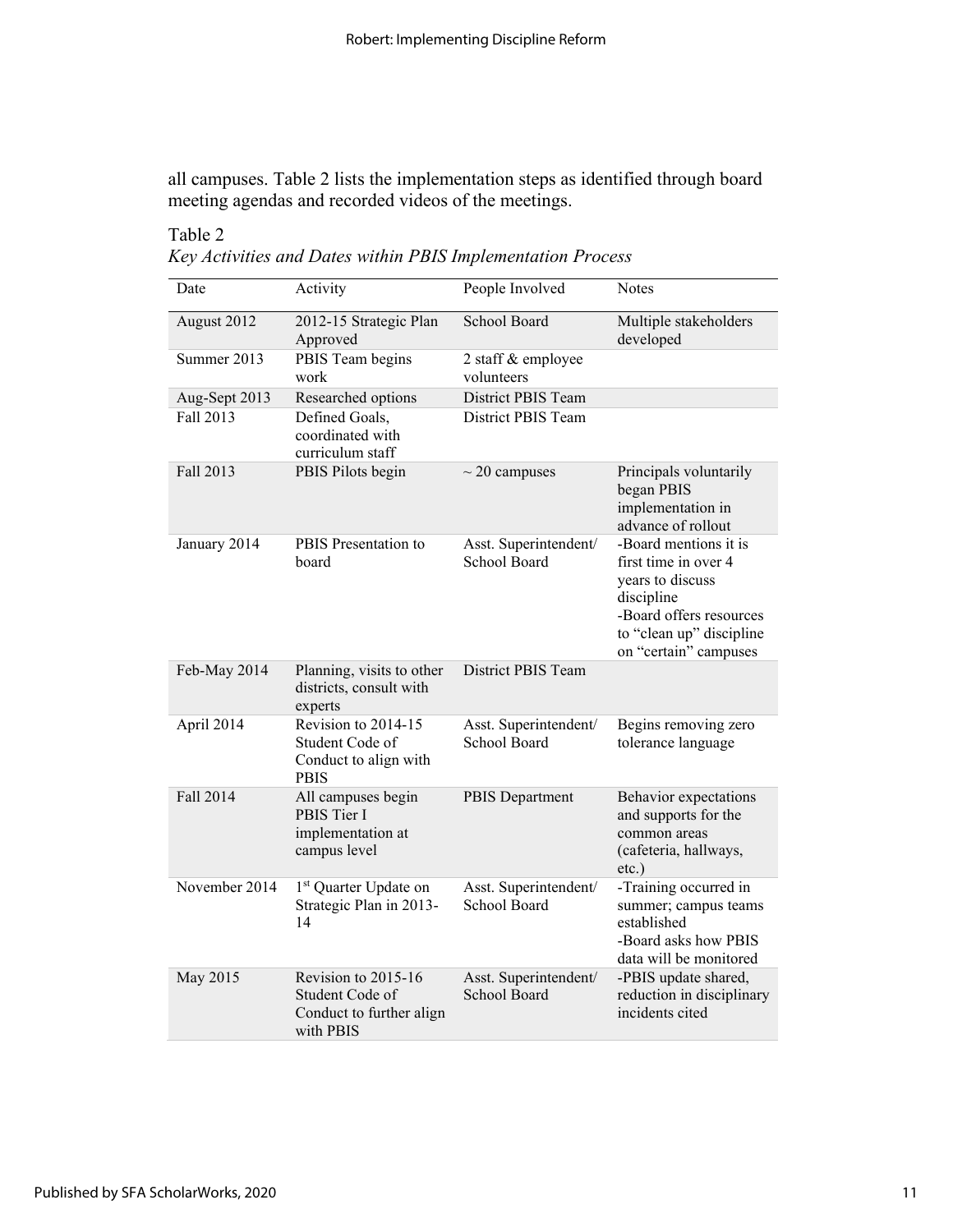|                |                                                                                   |                                                   | -new code specifies<br>responsibilities for all<br>stakeholders<br>-emphasis on need to<br>maintain commitment<br>to implementation<br>-Board asks about data<br>accuracy and fidelity                                             |
|----------------|-----------------------------------------------------------------------------------|---------------------------------------------------|------------------------------------------------------------------------------------------------------------------------------------------------------------------------------------------------------------------------------------|
| Summer 2015    | Teacher training on<br>PBIS strategies in the<br>classroom                        | PBIS & Professional<br>Development<br>Departments | Corrective actions<br>include parent contact,<br>apology, reflective<br>assignments, behavior<br>contracts, and denial of<br>privileges                                                                                            |
| Fall 2015      | All campuses begin<br>PBIS Tier I<br>implementation at the<br>classroom level     | <b>PBIS</b> Department                            |                                                                                                                                                                                                                                    |
| September 2015 | End of Year report<br>Strategic Plan                                              | Asst. Superintendent/<br>School Board             | -Action steps of<br>summer training and<br>incremental PBIS Tier I<br>implementation on<br>schedule<br>-Board member<br>expresses concern about<br>eliminating classroom<br>disruptions                                            |
| January 2016   | 2016-2021 Strategic<br>Plan adopted                                               | School Board                                      | Includes strategy to<br>"enhance an<br>emotionally and<br>physically safe learning<br>environment"                                                                                                                                 |
| May 2016       | 2016-17 Student Code<br>of Conduct                                                | Asst. Superintendent/<br>School Board             | -PBIS not discussed in<br>this context beginning<br>this year and in future<br>years<br>-Board member asks if<br>everything is<br>enforceable and wants<br>teachers to feel that<br>students sent to office<br>will be disciplined |
| April 2017     | Strategic Plan Update-<br>including strategy for<br>enhancing safe<br>environment | Asst. Superintendent/<br>School Board             | -Action step included<br>restorative practices<br>implemented within the<br>PBIS framework at<br>pilot campuses<br>-Additional supports for<br>social emotional                                                                    |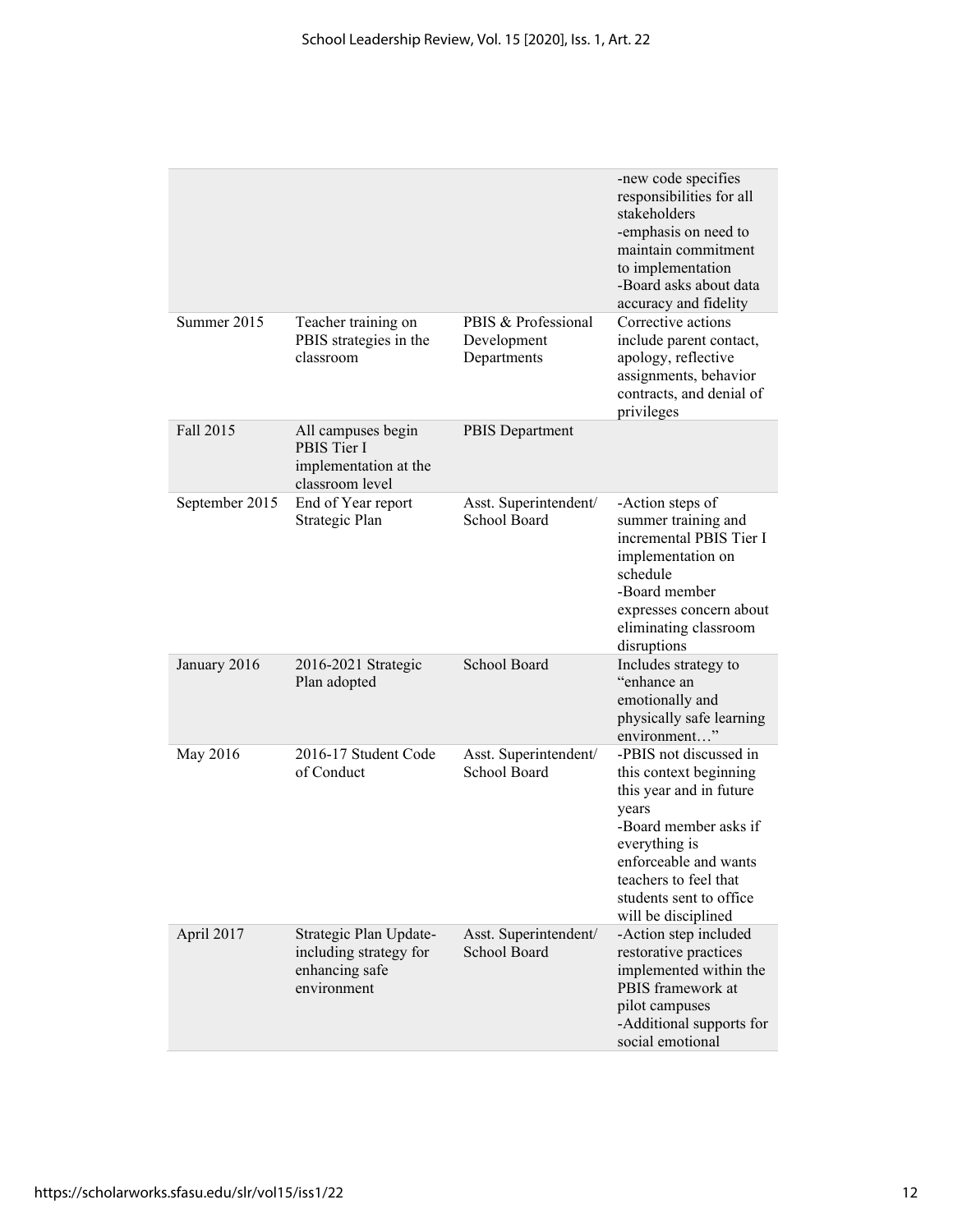|               |                                                                                                          |                                       | learning, parent<br>engagement for specific<br>campuses<br>-Fidelity walks<br>-Board expresses<br>support for restorative<br>practices                                                                                                        |
|---------------|----------------------------------------------------------------------------------------------------------|---------------------------------------|-----------------------------------------------------------------------------------------------------------------------------------------------------------------------------------------------------------------------------------------------|
| November 2017 | Year 1 Review of<br><b>Strategic Plan-including</b><br>strategy for enhancing<br>safe environment        | Asst. Superintendent/<br>School Board | -Developing training $\&$<br>support for Tier II PBIS<br>implementation<br>-Systematic review of<br>discipline data<br>-PBIS onboarding for<br>late hires<br>-Collaboration with<br>C&I for training<br>-All staff receiving<br>PBIS training |
| February 2018 | Year 2 Mid-Year<br>Review of Strategic<br>Plan-including strategy<br>for enhancing cultural<br>awareness | Asst. Superintendent/<br>School Board | -Developing training for<br>cultural responsiveness<br>and positive interactions<br>and reinforcements                                                                                                                                        |

The full implementation timeline for integrating all three tiers of the PBIS framework was not initially presented in specific detail to the board. Presentations to the school board emphasized that the PBIS framework was a multi-tiered system that would take several years to implement. Belinda stated that the PBIS team was originally advised that full Tier I implementation would take five years. The PBIS department implemented the original Tier I plans as developed through their research including routine checklists for ensuring completion of steps and fidelity to the framework.

**Crafting the why for principals.** The district has a strong culture that encourages careful planning using evidence-based practices. After selecting the PBIS framework as the new discipline policy, the district's PBIS team began planning the introduction of the reform to the principals. Belinda explained that they began with a needs assessment. "Our superintendent says, 'Start with why. Give me the why.' So, any time we present, doesn't matter where or who we're presenting to, we always start with why." The team showed principals both their campus data and explained the philosophical differences between zero tolerance and PBIS. Two of the participants remembered the early presentations as true motivators for action. Alex explained: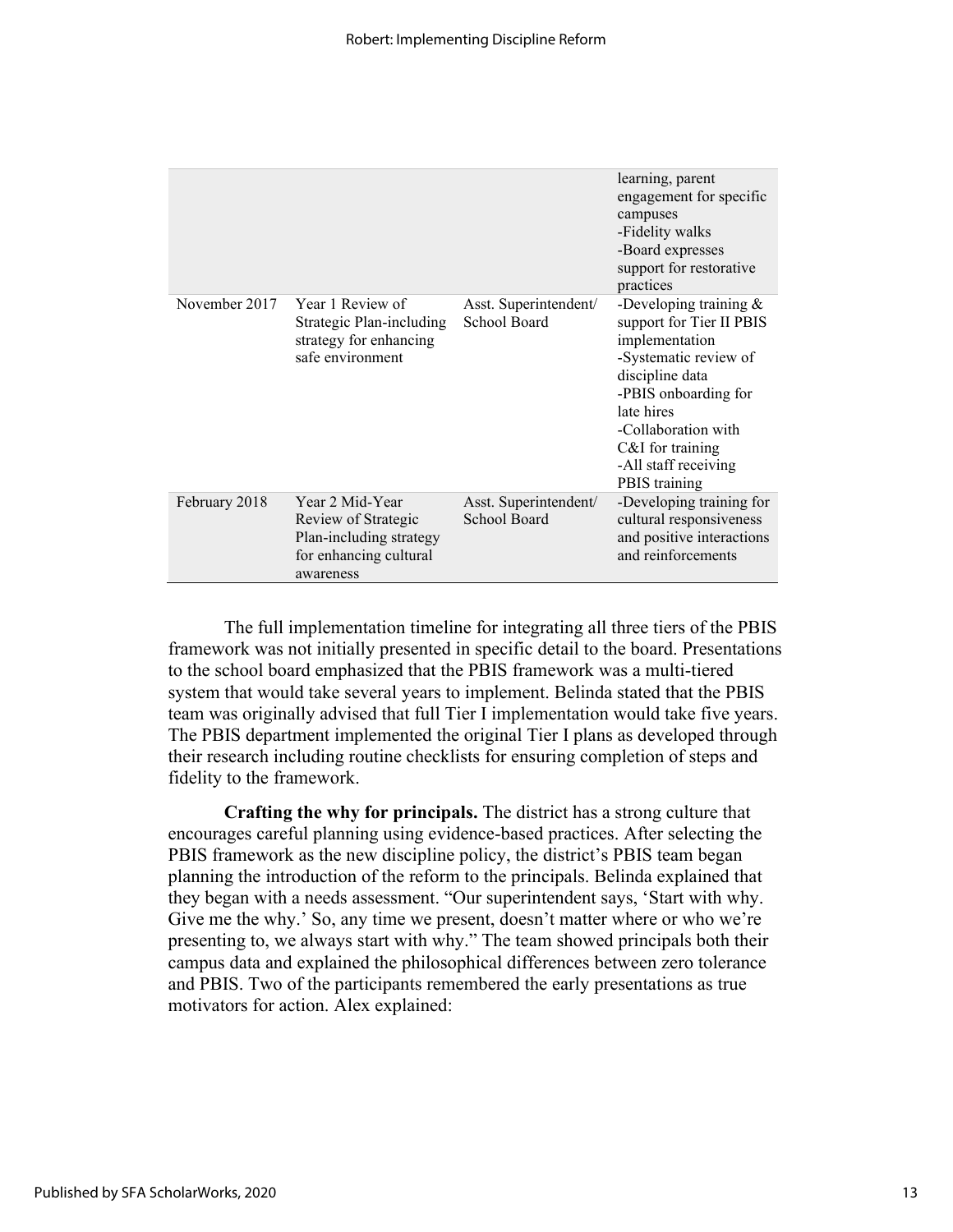Oh man, I still remember her presentation. She talked about how, as a country, we suspend 4 or 5 super bowl stadiums worth of kids every year. And how those kids, very rarely do they change for the better…and how just suspending kids constantly just leads to…to that. So that data was powerful…So, I knew that was something we needed to change. When you want change in an organization, you have to motivate the person's heart and mind. You usually motivate their mind with data and show them why we're doing this. And their heart with something emotional.

**Crafting the why for campuses.** Campus principals then mirrored the approach of "crafting the why" to their campuses but modified the message to suit their unique needs. Alex, for example, showed his teachers that they had the highest number of disciplinary incidents, which was sufficient to demonstrate the need for reform at SMJH. Mary felt that her higher performing campus would not feel motivated based on their data, however.

I think for us, we felt like we had to show a need. At our campus it might be a little different because we don't really have a lot of misbehavior…Showing that data, where we were, what was currently happening in the past year as far as discipline, showing the need within the district, why the district was going this direction, why it would benefit our school, showing those individual things…Why would we do something like this if there wasn't a need?

Mary rationalized the shift to PBIS as a district initiative and showed her teachers how they could contribute to the collective need for discipline reform.

**Extensive resources provided by the district.** The district committed extensive resources to the implementation of a new discipline management strategy. In addition to initially allocating one staff member for the work, within the first year, the district added two additional specialists, allowed several months for the team to research different discipline management strategies and to design the implementation strategy once PBIS was selected, allocated extensive resources for training, and committed to stipends (\$750 per year, per teacher) for teachers serving on the PBIS campus teams.

**Peer leadership.** Peer leadership has been critical to Middleton's implementation efforts and was intentional throughout the process. The original development team consisted of a group of volunteer campus and central office administrators who researched options, developed the implementation strategy, and conducted initial training of principals. As Belinda explained, the presentations from assistant principals were powerful since they were able to describe how they had utilized new techniques and the effects, "That's what was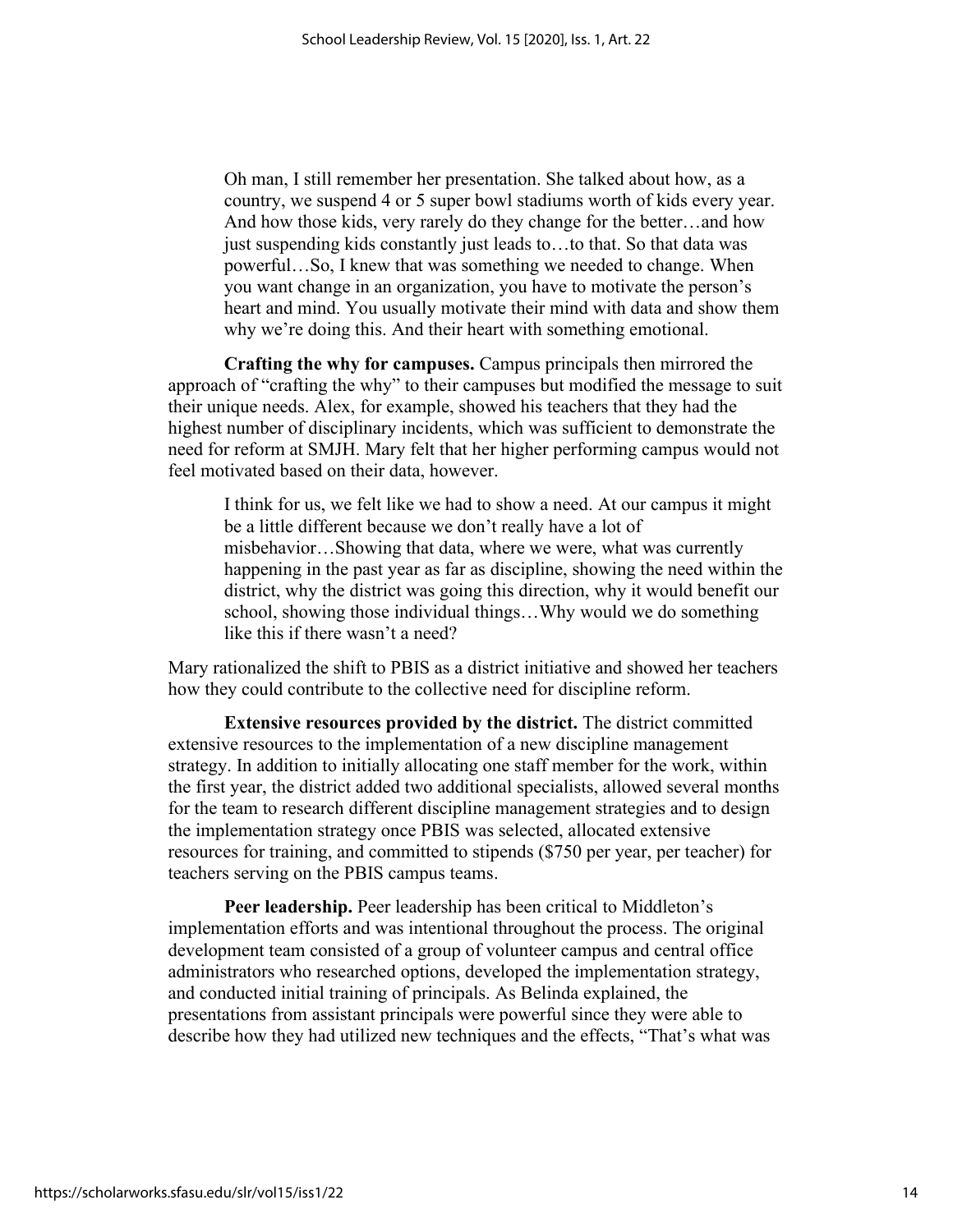powerful, it was action research." In fact, the PBIS department was acutely aware that their efforts could not succeed without campus leadership of PBIS, "Because 5 people for 4000+ teachers for 70+ campuses…the district never intended for us to own all of it. It's for us to help campuses sustain it."

On campuses, teachers led presentations to teachers and students helped develop the student material. Mary felt that peer teacher support within the professional learning communities (PLCs) was the most valuable resource for teachers working to implement PBIS strategies, "…working within their PLCs, that's where that community helps support them and I think that there's sometimes more of a need for that." Ryan explained that he had students create videos and posters highlighting PBIS concepts for students, such as the message to be "Ready" for classes by having all supplies, "We try to give the kids some ownership of it as well along the way."

# **RQ3. What have been the challenges of implementing PBIS on campuses?**

The district radically reversed its discipline philosophy from one of zero tolerance to a positive behavior approach. The initial challenges were both due to the change in philosophy and due to the complexity of the PBIS framework. The implementation process of Tier I supports was lengthy (as appropriate according to PBIS training documents) but this resulted in initial anxiety for teachers. They quickly understood that there was an expectation to take a positive approach, but developing the specific skills took time.

**Managing teachers' frustrations.** The campus administrators were aware that teacher support was critical to the success of implementation and were careful to listen and communicate their needs back to central office. Ryan felt that the initial frustrations from teachers were subtle, "I think everyone got on board. Obviously, frustration arose, but that's normal with change." Mary concurred that the change itself naturally created frustration and that teachers were initially frustrated that they had to take several steps prior to writing a discipline referral. Teachers felt the added required steps prior to a referral (apology, phone call home, behavior plan, etc.) created an excuse for administrators to avoid working on discipline referrals. Alex further identified that teachers had previously valued suspended students' time away as a needed break from their disruptions.

So, I didn't find a lot of resistance. But what did happen was, it caused more stress for teachers because at the end of the day, I really realized that, you see, school suspension was really just a break for teachers. So, when I removed that break, the stress and the anxiety of teachers went up.

**Managing the complexity of PBIS.** The PBIS team on each campus was responsible for completing a checklist of tasks each six weeks and reporting back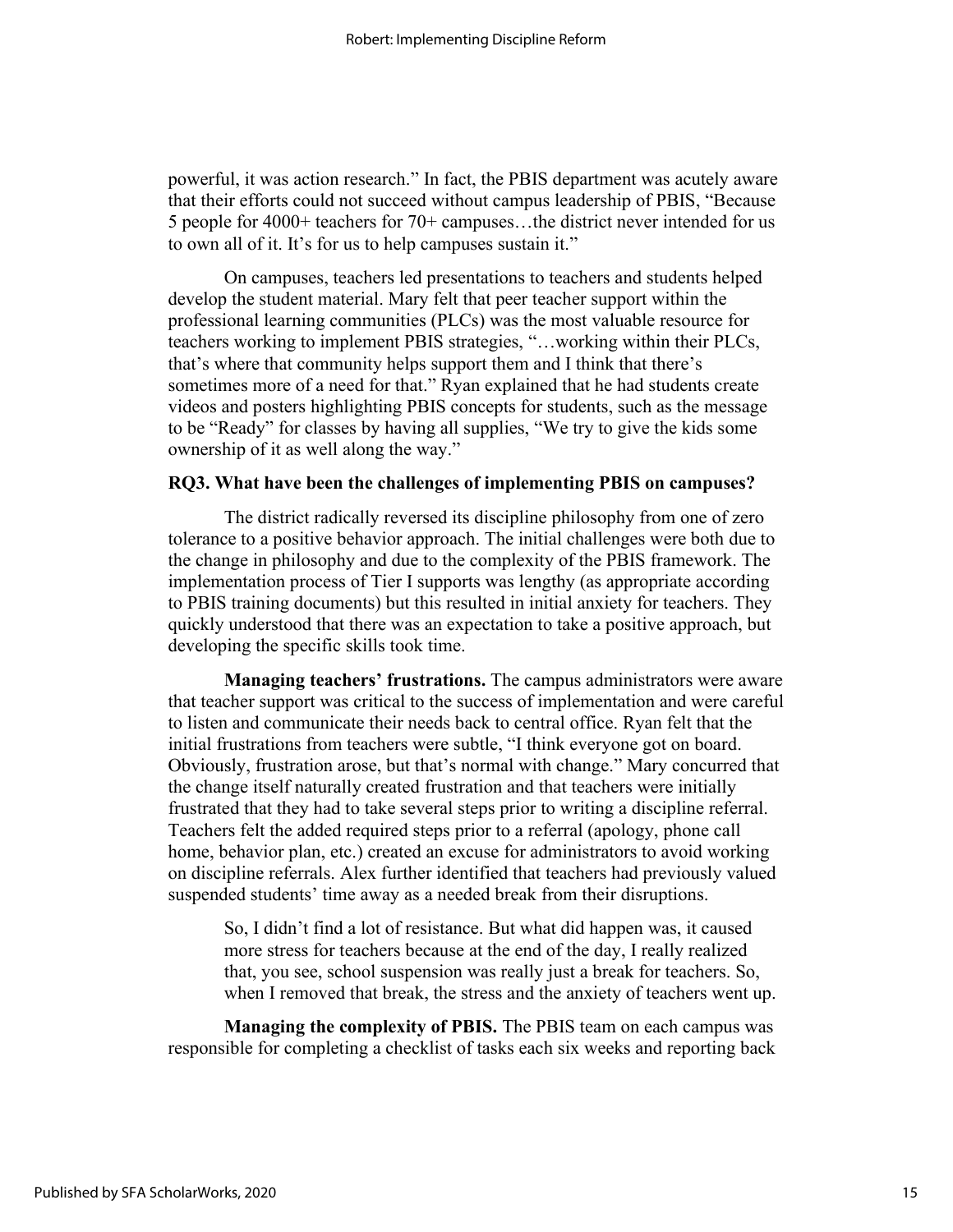to central office. In addition, the district conducted fidelity checks in the form of both internal and external walkthroughs. A district team visited campuses to interview students and teachers and, in addition, campus PBIS teams traveled to peer campuses to conduct walkthroughs. Belinda explained, "logistically it was a nightmare," but felt the challenge was worth the effort so that they could compare and contrast a variety of approaches to PBIS implementation. The central office team, which grew over the implementation timeline to include 5 specialists, managed fidelity checks through sharing documentation over the intranet, using Google forms to track views, and building in work time during trainings to assist teams in completing tasks.

**Campus reward plans.** Part of the PBIS implementation includes establishing a rewards system for students. Campus administrators spent at least half of the interview describing the elaborate reward systems that his or her campus had developed. Each campus created a system with a catchy title tied to their mascot, such as "Cougar Cash" or "Bear Bucks." Students earn the campus cash for demonstrating positive behaviors. Campuses then offer reward days and/or reward events in which the students can spend their earnings. As Alex explained,

So, every 6 weeks, we'd have a game night. We'd open up 1 gym, fill it up with video games, music, I had foosball tables, air hockey tables…the other gym was open gym for basketball. You had to have 20 merits, no tardies, no skipped classes, no ISS and you could get in. The kids would just be like…they'd go goo-goo for that stuff.

To build excitement, administrators reached out to area businesses for support. Ryan explained that he solicited several boxes of popular t-shirts from a local manufacturer. Alex received 60 movie tickets for a new release from a local celebrity. At the high school, Mary solicited donations of gift cards for \$5 to \$20 each. Student responses to the reward plans are described in the following section about stakeholder responses.

**Allowed to use additional programs for extension.** The district PBIS department was flexible with campuses in that they allowed principals to add supplemental programs to aid in the PBIS efforts. The participants described a variety of programs such as Capturing Kids' Hearts and Great Expectations. Ryan felt that this addition was expensive for the limited campus budget but that it added cultural training that teachers still needed in order to fully implement Tier I supports with fidelity. Belinda explained that her department was happy for campuses to select their own supplemental support and that this is an advantage of PBIS. It is a framework that guides practice in which any program with the PBS philosophy can reside. As long as the campus PBIS teams completed the required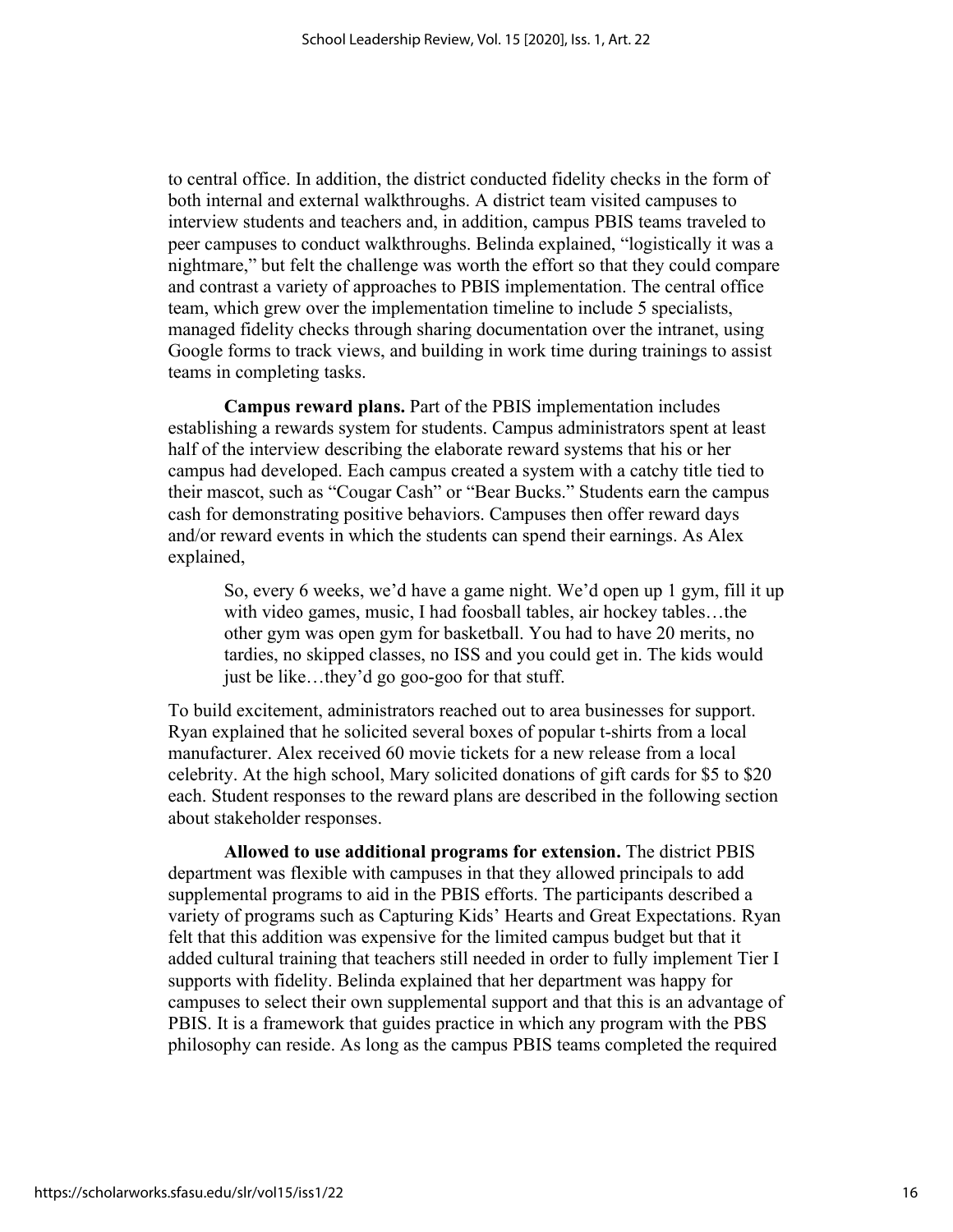tasks and were maintaining fidelity, they had autonomy to design or purchase their own programs.

# **RQ4. How have the differing stakeholders responded throughout the implementation process?**

The first response from both teachers and administrators was an overall reduction in the number of discipline referrals. Figure 1 displays ten years of Middleton's total referrals. Note that the student population rose slightly within this time period (an approximate 4% increase) but has incrementally returned to 2008 levels.



*Figure 1*. Total disciplinary incidents 2008-2017.

The decline in the number of referrals translated overall into a decline in the percent of students receiving suspensions (ISS and OSS), though does not directly correlate to the fluctuation in the percent of students receiving alternative school placements (DAEP) within each year. The percent of students receiving in-school suspensions most closely correlates with the total number of disciplinary incidents and shows a gradual decline that leveled out in 2017. As seen in Figure 2, African American students and students receiving special education services continued to experience a higher percentage of ISS placements compared to White and Hispanic students.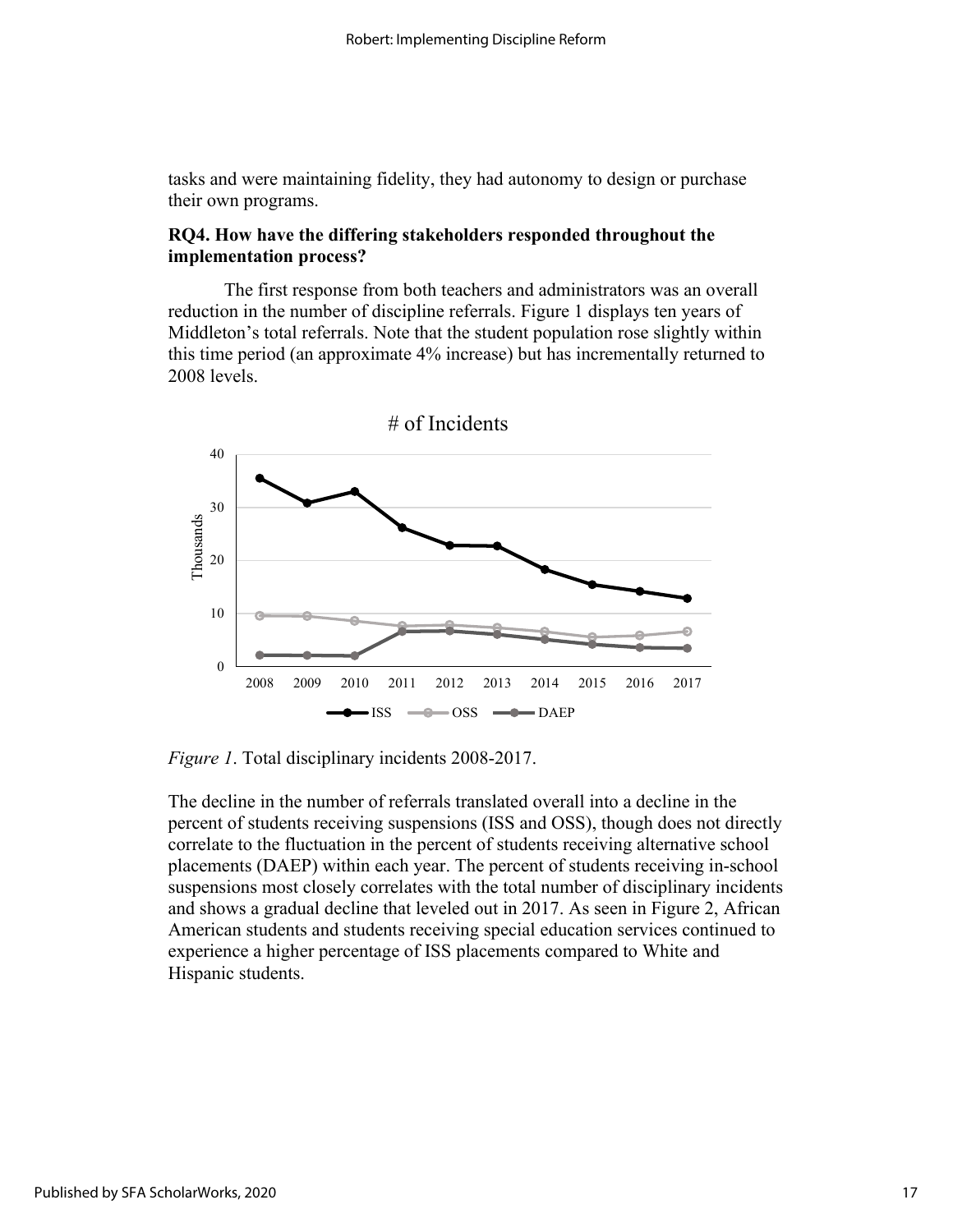

*Figure 2*. Percent of students receiving an ISS placement 2008-2017.

The percent of students receiving off-campus suspensions, seen in Figure 3, declined over the ten-year period and reflects similar disparities to the ISS placements.



*Figure 3*. Percent of students receiving an OSS placement 2008-2017.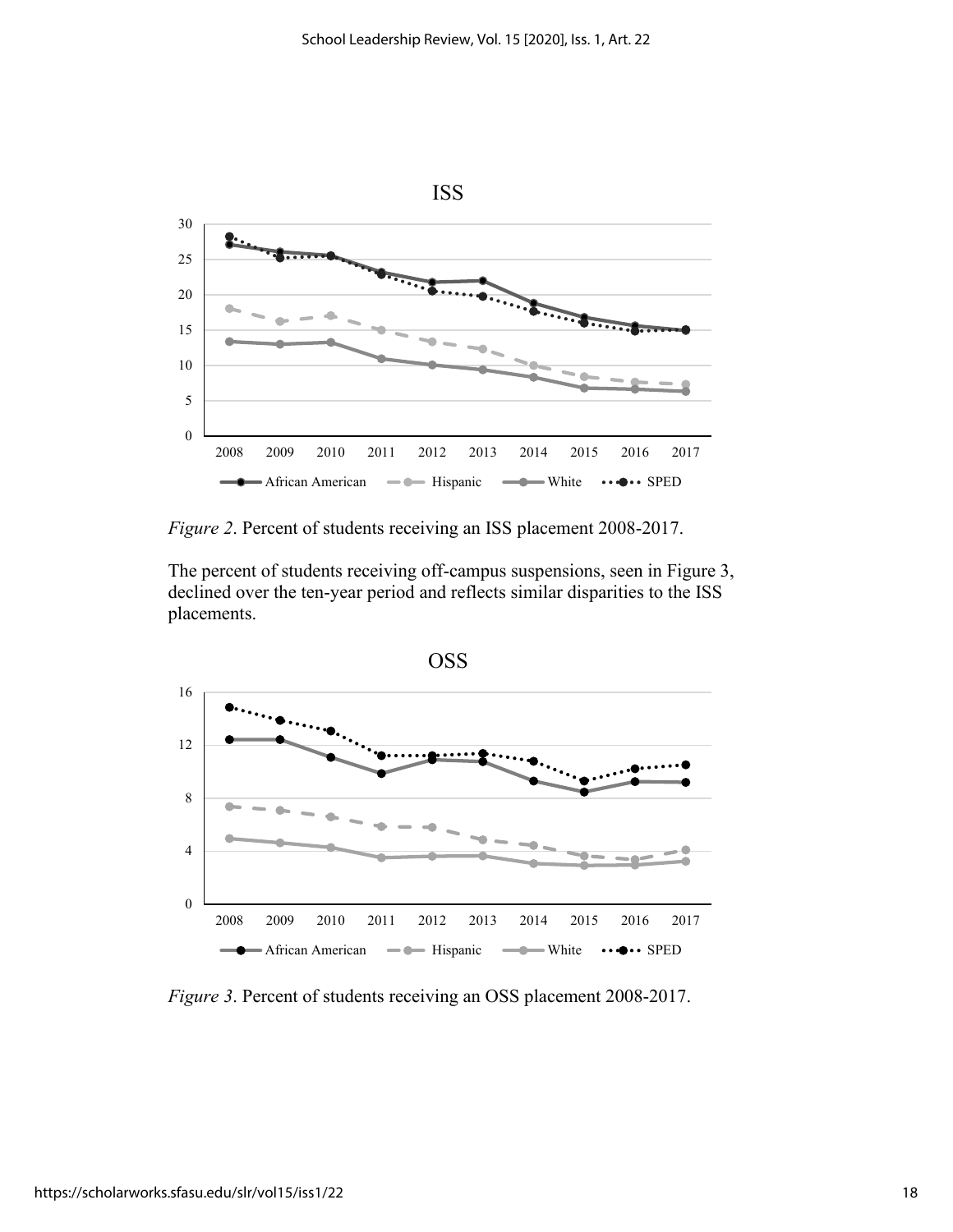Fluctuations in alternative school placements (DAEP) align less closely to the total number of district referrals as seen in Figure 4. While illuminating similar disparities and a reduction in the initial implementation in 2014-2015, several outside factors, such as changes in state and federal mandates for specific infractions, contribute to the ten-year results in this category.





**Power of relationships.** Administrators enjoyed the greater flexibility within the PBIS framework to generate creative solutions for student discipline. Under zero tolerance, there were strict guidelines for responses to infractions. Under PBIS, administrators could craft plans that addressed individual student needs. Mary recalled a student receiving special education services who liked to wander the hallways. Under zero tolerance, the student would have been suspended for skipping class. With PBIS, Mary first spent time discovering the student's motivation for leaving his classroom. "The biggest thing that he wanted was to come and sit in my office for 10 minutes...He just wants to watch what's going on." Administrators reported that by practicing flexibility, they quickly built better relationships with students and parents.

Alex proactively built relationships with students before problems occurred:

> I started interviewing the toughest students I could find, asking them, "What do you like about this school?", "What would you change if you could?" ...and they started sharing their stories. Many of them were very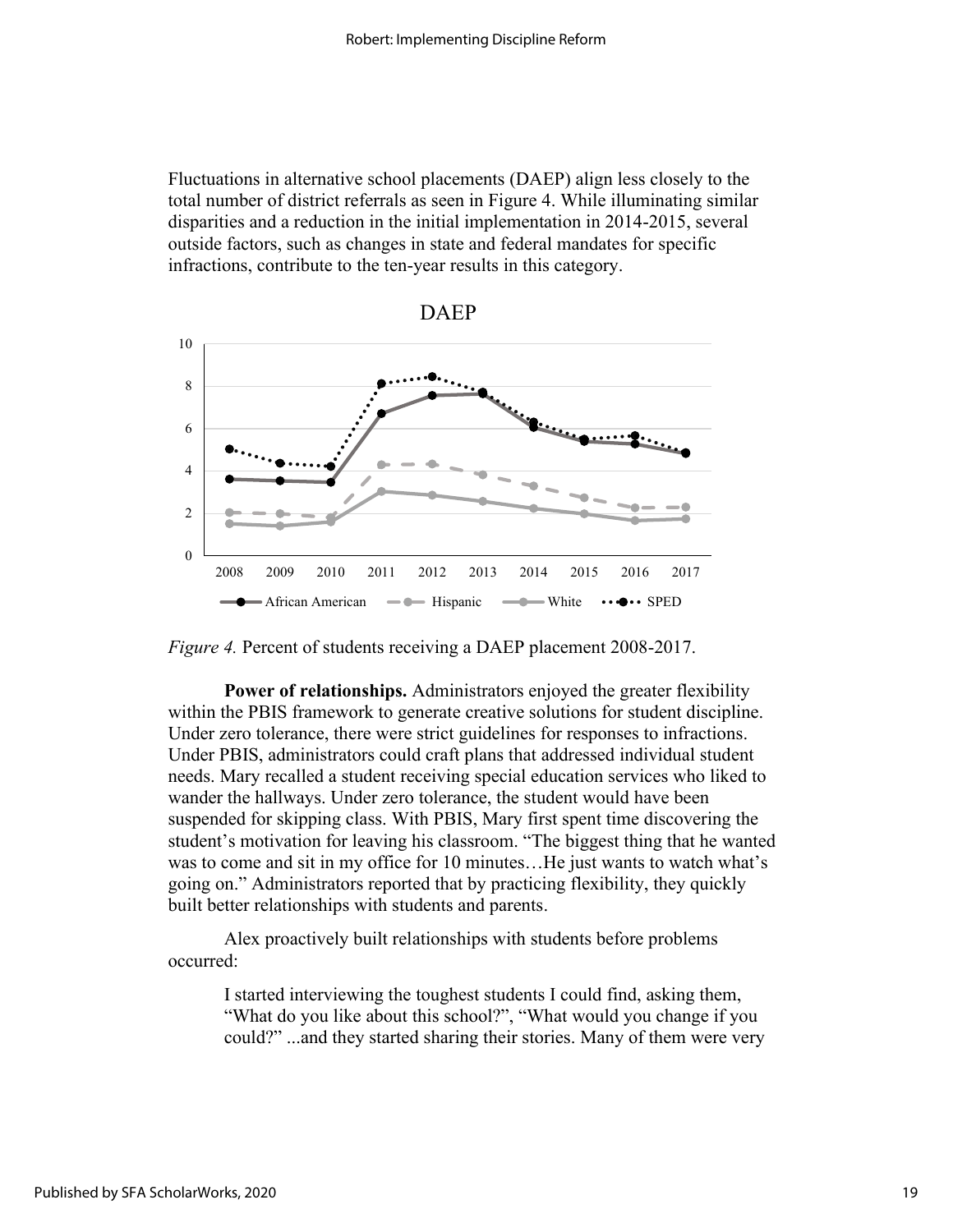passionate. Many students were like, "I just feel like everyone's given up on me, so that's why I act this way." And some students were like, "You know, I act this way for everyone except for this teacher, who believes in me. So, I work hard in that class."

The positive relationships built by administrators demonstrated to students that they cared about their success at school. As part of Alex's proactive work, he visited a student prior to the student's entry to the campus. The student had a long history of disciplinary incidents, so Alex ate lunch with him a few times before the end of the school year to build their relationship. When the student arrived the following year, the work eventually paid off, "Because we built many relationships and support structures around him, he went from having 20 fights in 2 months his  $7<sup>th</sup>$  grade year to maybe 3 or 4 fights the whole year."

**Few parent responses.** Parents asked few questions and did not have strong reactions to the shift to PBIS. Participants explained that parents were largely accustomed to a zero tolerance philosophy, so the initial lack of punishment was a surprise to parents. Mary and Alex reported that they reached out to parents for help with selecting appropriate interventions. As Alex explained to them, "What do you think we should do because obviously we've tried the suspension before, and it didn't work." By working with parents as partners, this teamwork helped parents through more challenging circumstances. Mary worked closely with a mother for several months and the student eventually entered a treatment center, then a job program. Even though the student was no longer enrolled in the school, the mother called at each step to share her son's progress.

**Students' responses to rewards.** Ryan enjoyed the challenge of finding rewards that his students would appreciate. "Honestly, you'd be shocked at how many times it's a bag of Hot Cheetos and a Dr. Pepper..." In addition to the scheduled reward celebrations, Ryan leveraged the rewards as needed to encourage continued student success. If a student needed motivation to make it through a difficult day or week, Ryan allowed him to cash in his reward tickets early to purchase a snack. Each administrator found that different students valued different rewards. Alex found that on his campus, "…they want lip gloss, the girls wanted lotion. The boys wanted headphones." However, not all students at SMJH valued the rewards. "My Tier III kids…that worked well for my Tier I, pretty well for my Tier II. My Tier III kids were like, "I don't care about your movie. I don't care about your dance."

For Mary, at a high-performing high school, the students asked for recognition in the form of notes and phone calls home. The students responded to requests for wearing their IDs and taking off hats in the hallways when teachers handed out free ice cream coupons, though Mary explained that those rewards had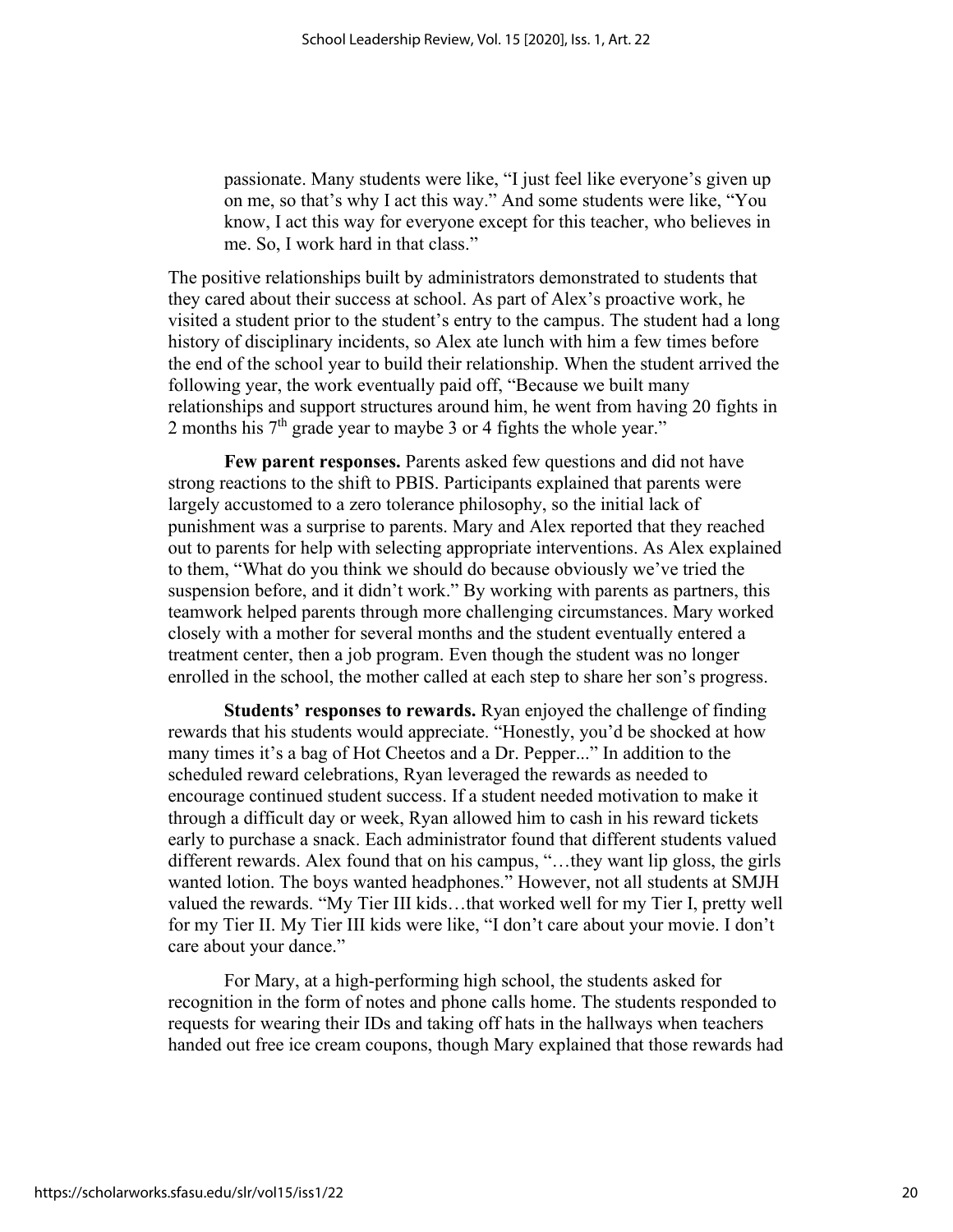a very short-term response and reward. The minute the student turned the corner, the hat went back on and the ID was removed. Mary also found that the gift cards from restaurants for \$5-\$20 were the most popular reward items for students, "…but giving a pencil, this kind of stuff, that's not something that our students necessarily will respond to."

#### **RQ5. How is the district continuing the implementation process?**

As of September of 2018, the district remained committed to the PBIS framework, though several elements have shifted since the implementation in 2014. The basic structures are the same. Each campus has a PBIS team that is responsible for conducting reward systems, receiving training from the district, fostering the training on campuses, and completing the activities in the six-week checklists designed to maintain fidelity of the Tier I supports.

**Persistent labels remain.** Instead of referring to students as "at-risk", participants referred to students as "Tier II and Tier III students." The name has changed, though the label refers to students needing greater supports. Participants on campuses with fewer disciplinary incidents carefully phrased or couched their status. As Ryan explained in reference to danger levels of incidents, "Our data has never skewed heavily towards red indicators." Mary felt that "…we don't really have a lot of misbehavior," thus her campus chose to delay adding Tier II supports since they felt they did not need to add more supports such as restorative practices at this time.

**Tackling implicit bias.** Belinda, when asked about the continuing disparity between different student groups, felt that the next steps included more cultural training so that teachers could learn to recognize their unacknowledged bias in reprimanding students. The district provided several cultural trainings designed to create a positive and rewarding culture for students and the message and training for providing a positive campus climate will continue.

**Tier II and Tier III implementation.** Belinda was pleased that the feedback she received from campuses had changed over time. In the first two years, common feedback was that teachers struggled with creating positive structures in the classrooms and campuses reward systems required adapting to each campus's unique needs. More recently, the requests from teachers and administrators were for adding Tier II and Tier III supports. While noting it was a good step that campuses were ready to move into the next phases of implementation, Belinda cautioned:

…we're not gonna bring you interventions, OK? We're bringing you the systems to manage the interventions. So, you're already doing check-ins and check-outs with kids, or you might already have a kid on a point sheet,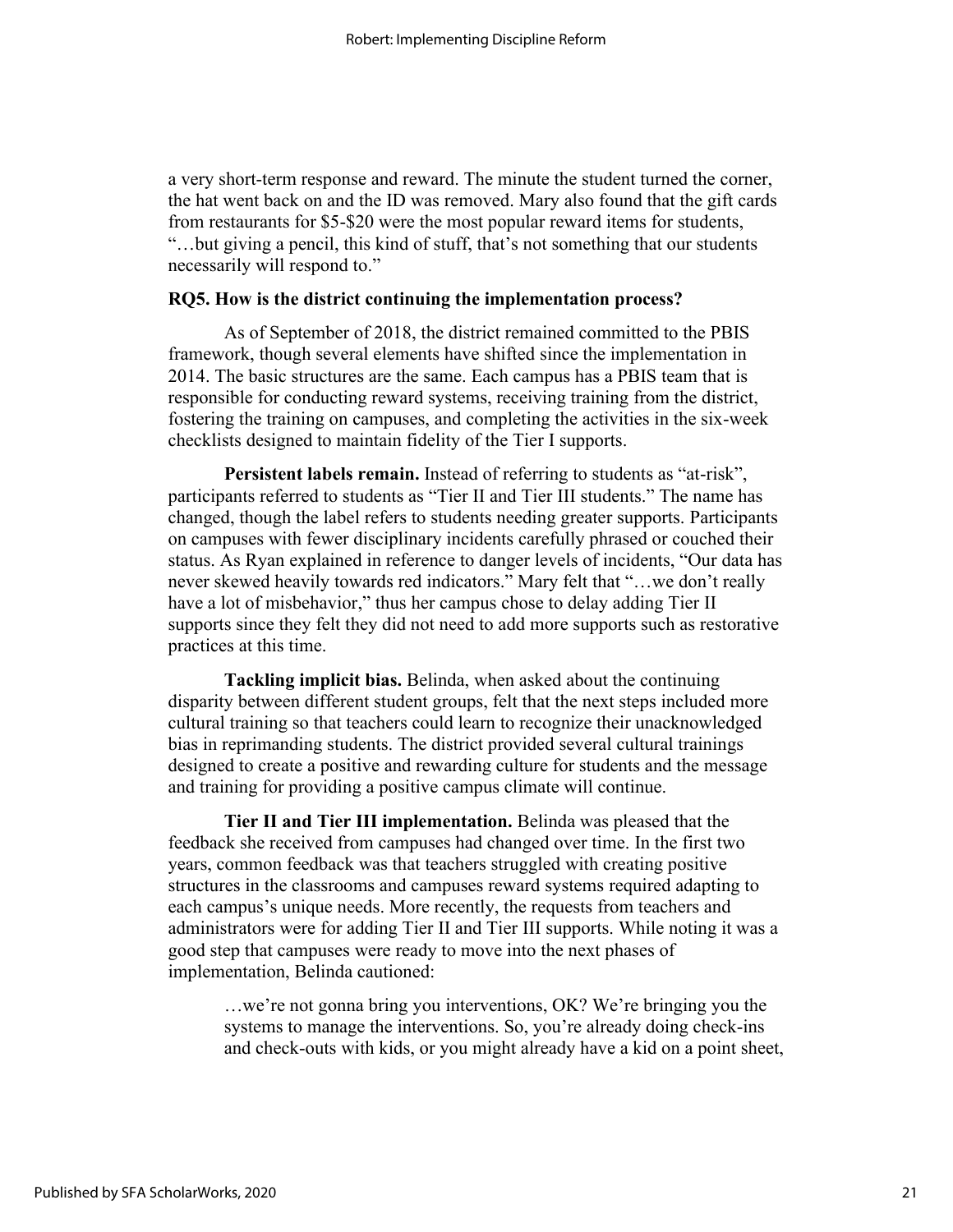or you might already have a behavior support plan or a BIP for a kid. We're not bringing you that. When we bring you the system, we'll talk through those things and you might learn some things on how to fine-tune it; but we're bringing you the data systems-how do you know if it's effective or not effective? From a systemic standpoint on the campus, what does that look like and sound like? How are you guys looking at the data? When you're making those decisions, how are you informing the parents? It's those components that we bring with Tier II. It's not just the interventions.

The next challenge in adding Tier II supports is in strengthening not just the number and type of supports, but in reviewing the quality of the structural components of the PBIS framework on the campuses.

**Central office reorganization.** For the 2018-19 school year, the district rearranged departments. A growing interest in social-emotional learning, as a component within successful teaching practices, fueled the transition. A newly created Transformational Learning Department now houses a hub for social emotional learning, which includes PBIS, counseling, and student outreach services. Belinda did not yet know if this would change the expectations or resources for her department but felt that the strategic plan's stated goals ensured a continuing commitment to PBIS. In addition, Belinda explained that the PBIS philosophy was embedded within training for all staff (including bus drivers, security guards, and cafeteria employees) and within other teacher trainings as a natural accompaniment to quality pedagogical practices.

**Shifting the message.** After four full years of implementation and six years since the initial conversations began, a few elements of the PBIS implementation have shifted, though the messaging and practices have remained consistent. When asked if they expected the district to continue with PBIS as a discipline philosophy, participants were consistent in their responses. Alex felt that as long as staff in leadership positions supported PBIS, that the practices would remain, however, "the name of the program will change, or the system will change sooner or later." Mary, who had worked in several districts in her career, had seen many behavior programs come and go, some only lasting for two or three years. She acknowledged the constant pressure from teachers and administrators for the next new program, "I think there needs some revitalization going on, I think it needs another shot of…because I think we need to someplace else with this…you know, grow somehow."

Belinda agreed that the disciplinary system needed to constantly evolve. She cited her department's plans to shift the types of data they presented to metrics such as instructional time gained, academic correlations, and structural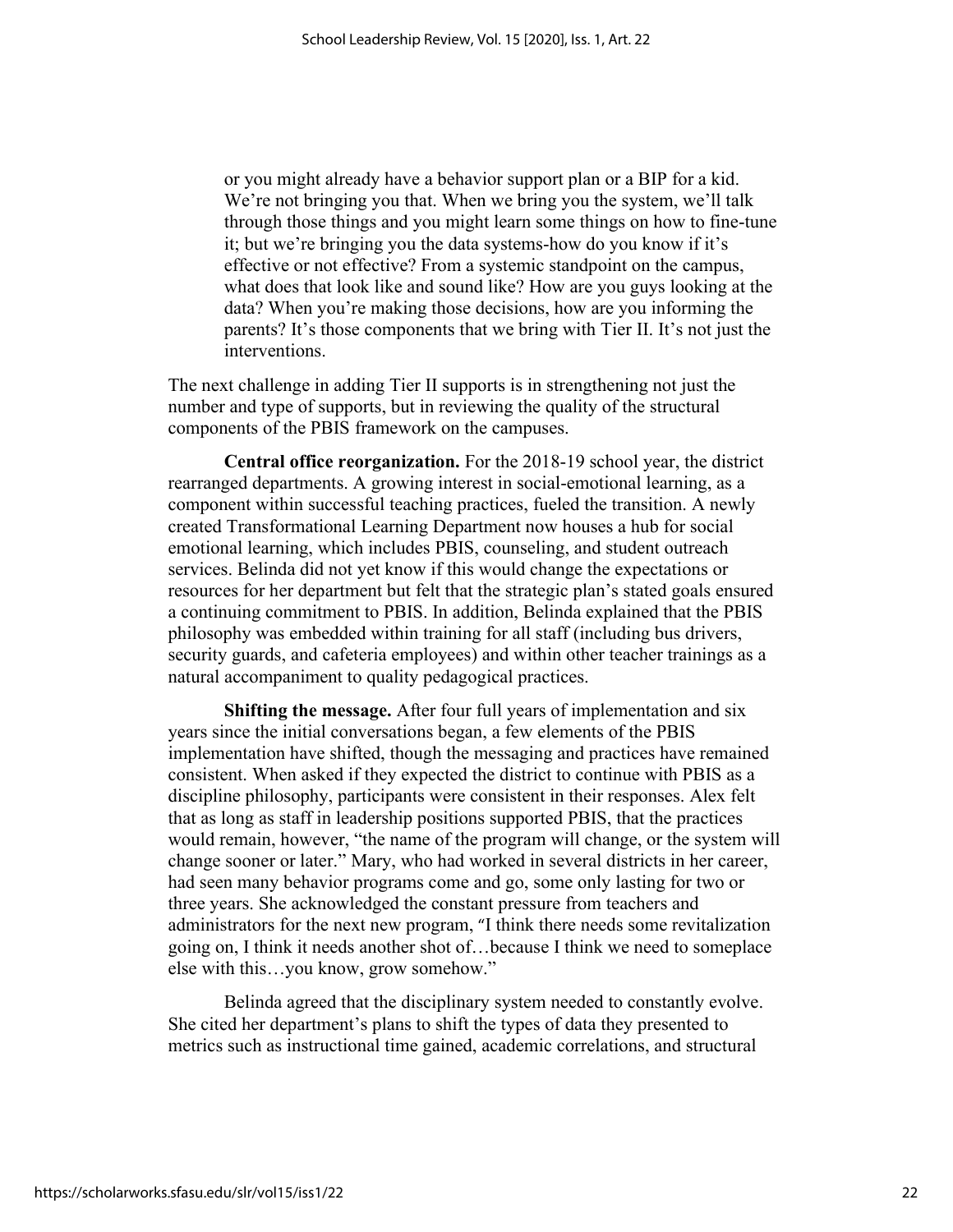time saved in the office instead of relying solely on discipline data to illustrate positive effects of the PBIS system. She was encouraged by the integration of PBIS into other trainings and departments, "…it can't all be about this little department that could. It has to be picked up by other departments and we're starting that."

# **Discussion**

Middleton ISD implemented and sustained PBIS as a disciplinary policy for four years and is projected to continue its efforts past the time of this study. There are encouraging results that support the finding of a successful PBIS implementation and promising plans for continued implementation to sustain Tier I practices and expand with Tier II supports. Reducing the continued disparity between the percentage of African American students and the percentage of White students receiving disciplinary consequences remains a challenge for Middleton ISD. In addition, work remains to reduce the disproportionate number of students receiving special education services who also receive higher levels of disciplinary consequences. In this section, I will review the findings in light of PBIS research and I will consider the continuing disparity through the cultural analytic framework (Carey, 2014).

#### **Encouraging Results**

The district's attention to sociocultural needs at the outset of planning PBIS implementation demonstrated a greater depth of consideration within the cultural analytic framework (Carey, 2014). Further, this study supports Pinkelman et al.'s (2015) findings that key enablers of successful PBIS implementation include staff buy-in and school administrator support. The thoughtful development process of the first strategic plan included all stakeholders resulting in a collective commitment to reform. District and campus administrators demonstrated the need for a change in the disciplinary practices, which resulted in both staff buy-in and administrator support. Pinkelman et al. (2015) further identify a lack of resources, specifically a lack of time for implementation and money, as barriers to successful implementation. Middleton ISD committed generous resources including new staff, time for research and development, travel dollars to support research, funds to hire consultants and national experts in the PBIS field, funds for campus reward systems, and time and money for campus PBIS teams. The high level of professional development for learning new techniques, both from the PBIS department and their selected national and state experts provided important support for their complete shift in discipline philosophy. As Simonsen and colleagues (2017) found, targeted professional development is related to an increase in the average number of times teachers give positive feedback to students. Simonsen et al. (2017) caution however, that their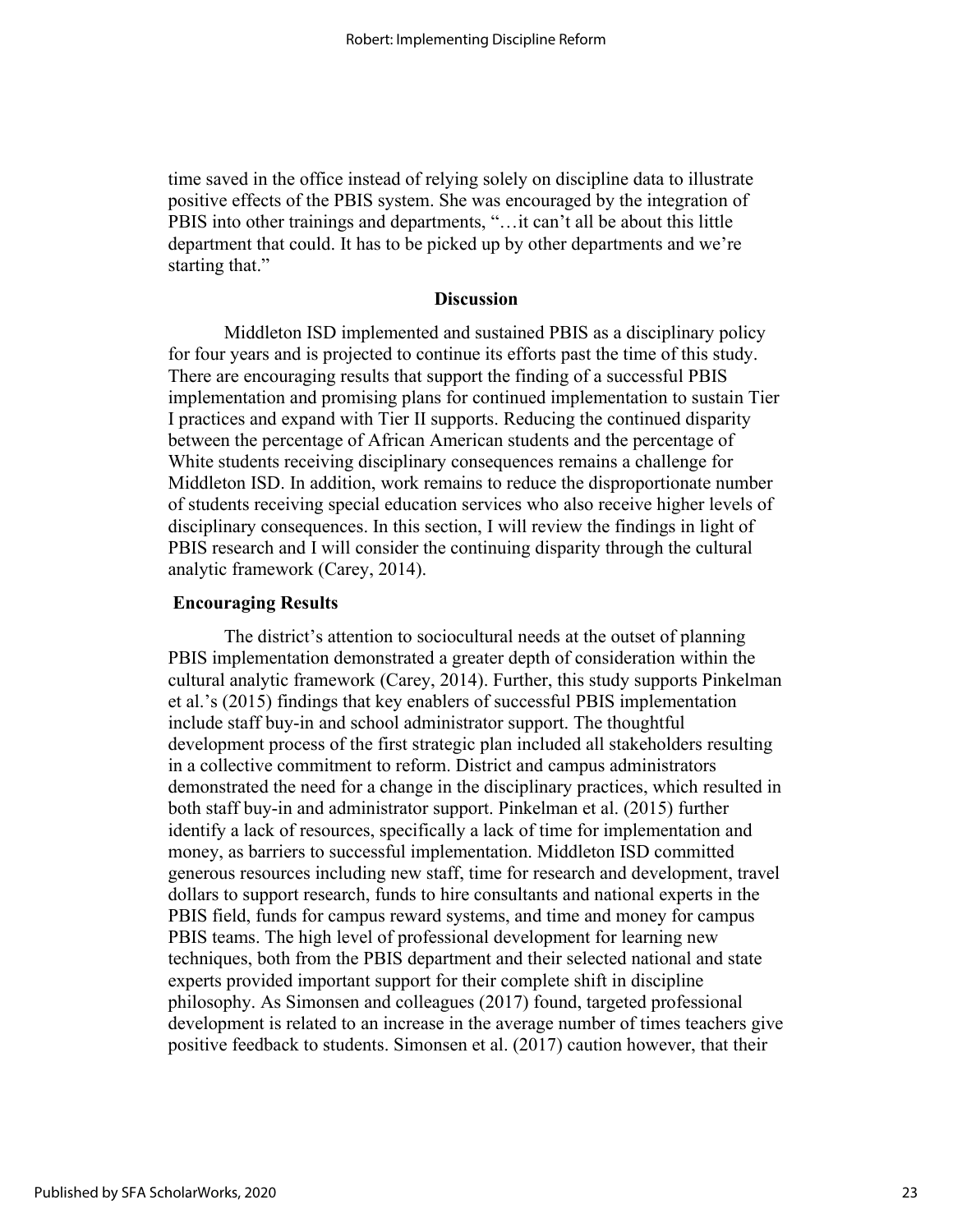follow-up success was low. This could forewarn a potential future drop in positive behaviors if the district removes an emphasis and regular training on PBIS.

Another encouraging result is Middleton's integration of PBIS into all departments and training for all staff, which helped shift perspectives from version one (individual) to a sociocultural focus (version two) within the cultural analytic framework (Carey, 2014). Feuerborn, Tyre, and Beaudoin (2018) found that classified staff demonstrates far lower levels of understanding regarding PBIS philosophy. Quality professional development for all staff is essential in order to maintain fidelity of the positive campus environment. Students routinely encounter classified staff on campus that could impact their daily experiences. Students receiving special education services in particular encounter a higher number of classified staff providing their support services and are thus potentially subject to higher levels of negativity if their educators are unaware of PBIS techniques.

#### **Promising Plans**

The PBIS Department in Middleton has a realistic perspective of the challenges surrounding their continued PBIS implementation. The commitment to actively seek new data points follows Horner and Sugai's (2018) advice to consider measurement practices and to "…measure whether the change in the target behavior resulted in substantive change in the quality of the lives of those participating" (p. 20). In addition, the district's continued review of measurement practices demonstrates version three of the cultural analytic framework in which participants consider their own roles within the greater context of the issue (Carey, 2014). Belinda also mentioned that the PBIS training is creating targeted support opportunities for teachers in the form of coaching and small-group training in order to provide intensive supports. This practice mirrors recommendations from both Gray and colleagues (2017) and Gregory and Fergus (2017) to focus PBIS resources on intensive teacher training.

#### **Persistent Challenges**

Participants' use of terms such as Tier II and Tier III students (in the context of how many students on their campus need additional supports) demonstrates both a continuation of version one of the cultural analytic framework (Carey, 2014) and how these school leaders are interpreting and making sense of their students' needs in the context of PBIS. Evans (2007) describes this process of sensemaking and cautions administrators to not avoid the difficult process of acknowledging "the manifestations of racism" (p. 184). The application of a cultural analytic framework (Carey, 2014) demonstrates the danger of this continued reliance on labels in our sensemaking processes. First, in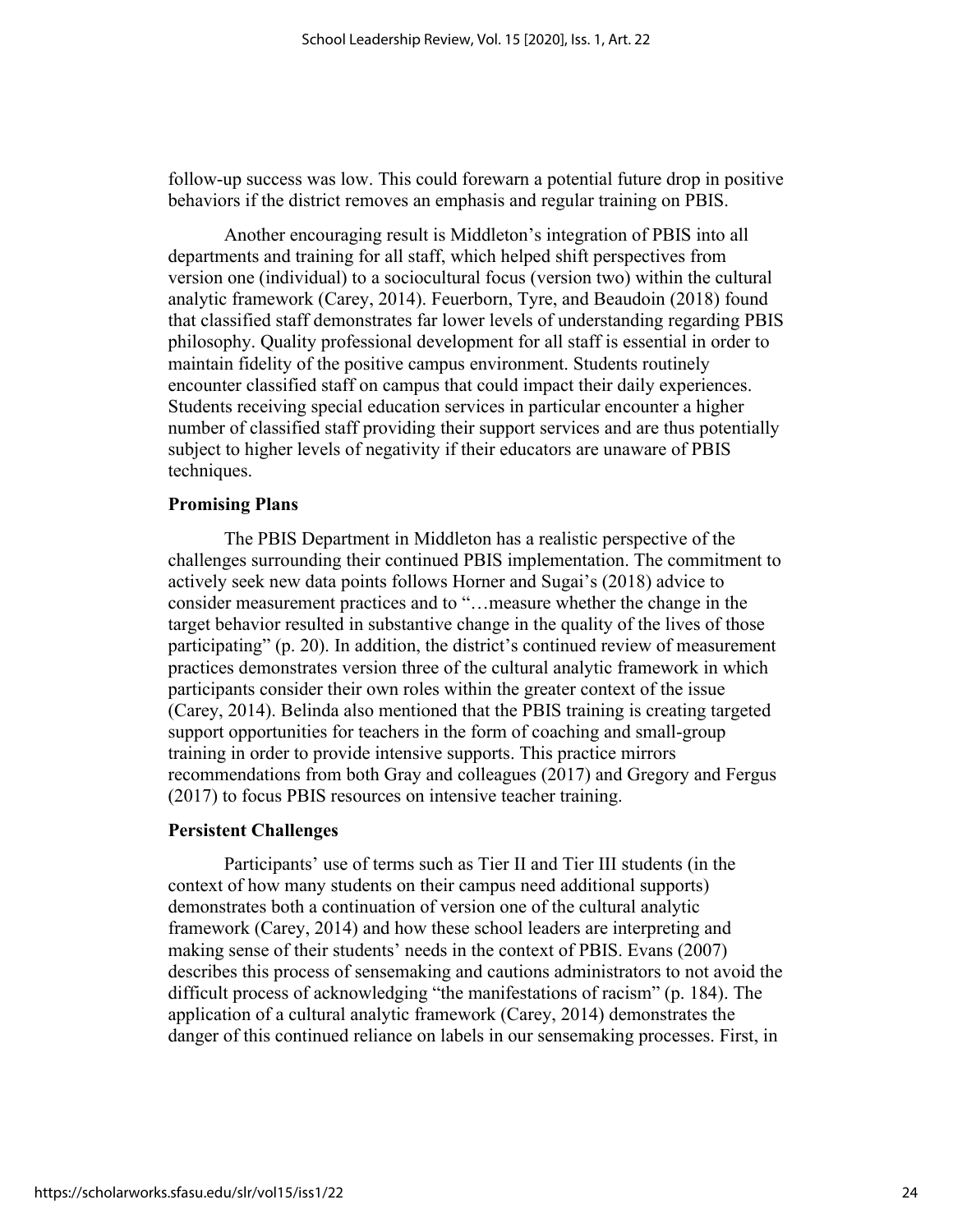the simplest version of understanding Tier II and Tier III students (version one blames the individual; Carey, 2014), these students are persistent disruptors in the classrooms and require constant and extensive social supports in order for them to be allowed within the traditional classroom environment. Next, in version two of cultural analysis (places blame on social forces; Carey, 2014), campuses with greater numbers of students needing Tier II and Tier III supports are situated in neighborhoods with persistent, oppressive societal challenges. It is logical that campuses in these areas would need additional supports, as their lives outside of the classrooms may not provide models of the positive structures and supportive environments that the campus desires. Finally, in version three of our cultural analysis (more holistically considers the entire culture; Carey, 2014), our labeling of students and campuses that need greater Tier II supports is a convenient means to assign a projected solution and to disregard the greater challenges within our segregated schools that manifest in concentrations of power and privilege (Gregory and Fergus, 2017). In fact, PBIS implementation is far easier in wealthy schools (Gray et al., 2017) which results in higher fidelity and less overall stress for teachers (Ross, Romer, & Horner, 2012). The system of categorizing interventions with new labels potentially obfuscates the persistent problem of racial disparity in discipline which must be faced in order to confront and counteract implicit bias (Carter et al., 2017).

#### **Limitations**

In this study, I reviewed PBIS implementation through the perspectives of three campus administrators and one central office administrator together with supporting document and discourse analysis. While teachers are critical to the process of PBIS implementation, this study focused on initial planning and steps performed by administrators. No elementary administrators were interviewed which potentially limits the findings to the perspective of secondary administrators. The analysis did not include a detailed review of the PBIS materials such as the matrices and checklists for implementation, and instead considered the implementation process from a systems perspective. Finally, as this is a large urban district in Texas, findings may not be generalized to all school districts situated in differing contexts.

#### **Recommendations**

Middleton ISD spent several years planning and implementing the shift from a zero tolerance discipline philosophy to a positive behavior philosophy. Beginning with a new strategic plan, they created action steps to implement changes in both discipline policy and practices. It is important to consider that the vast resources dedicated to their efforts contributed to the success of their implementation. Districts seeking replication of this effort should be prepared to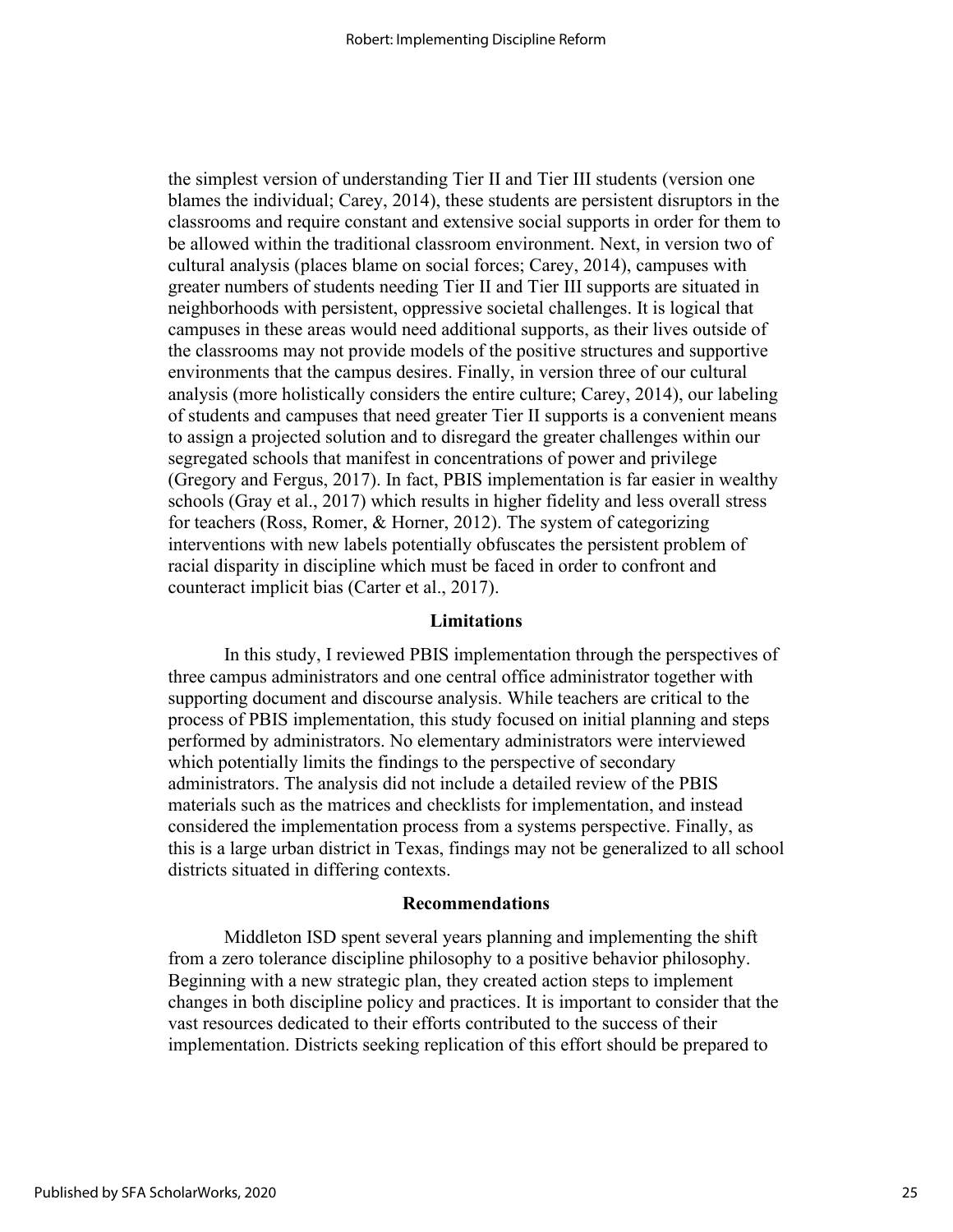similarly dedicate staff time, funds for training, and an understanding of the extensive timeline for the lengthy transition process.

There are several implications for future research from this study. First, the district's continuing pursuit of data to represent PBIS success or failure deserves additional attention. Longitudinal data at the individual student level prior to and following PBIS implementation could potentially demonstrate the value of PBIS for students. Administrators also expressed a desire for more research specifically tied to secondary students. They felt the existing studies and popular techniques were most effective with younger students. Finally, Wright and colleagues (2014) posit that prior problem behavior accounts for the racial disparity in discipline data. If accurate, teachers may benefit from intensive focus on implicit bias during the early educational years, which could result in more positive outcomes for African American students in the long term.

#### **Conclusion**

Middleton ISD conducted a successful implementation of PBIS Tier I supports, though disparities remain for African American students and students receiving special education services. After four years of implementation on all campuses, reorganization at the central office level potentially imperils continuing efforts, though PBIS practices are expected to continue with the addition of social emotional supports. The shift in discipline policy from zero tolerance to PBIS was most challenging on campuses with greater concentrations of poverty. The implementation took longer and required extensive administrator commitment and passion to maintain focus throughout the multi-year development process. After many years of federal and state guidance demonstrating the harmful effects of zero tolerance policies, the current Secretary of Education, Betsy DeVos, is considering rescinding federal guidance. Eleven State Attorney Generals resoundingly denounced this possibility in an open letter (Becerra et al., 2018). This removal threatens the continued public support for the lengthy implementation timeline needed to enact positive change. Ultimately, in order to truly address remaining discipline disparity, "we should *turn away* from [considering] the children [as problems] themselves, and look to the institutions that foreground their problems and to the adults positioned to help them" (Carey, 2014, p. 450).

#### **References**

Altheide, D. L. (1996). *Qualitative media analysis*. Sage Publications. Andreou, T. E., McIntosh, K., Ross, S. W., & Kahn, J. D. (2015). Critical incidents in sustaining school-wide positive behavioral interventions and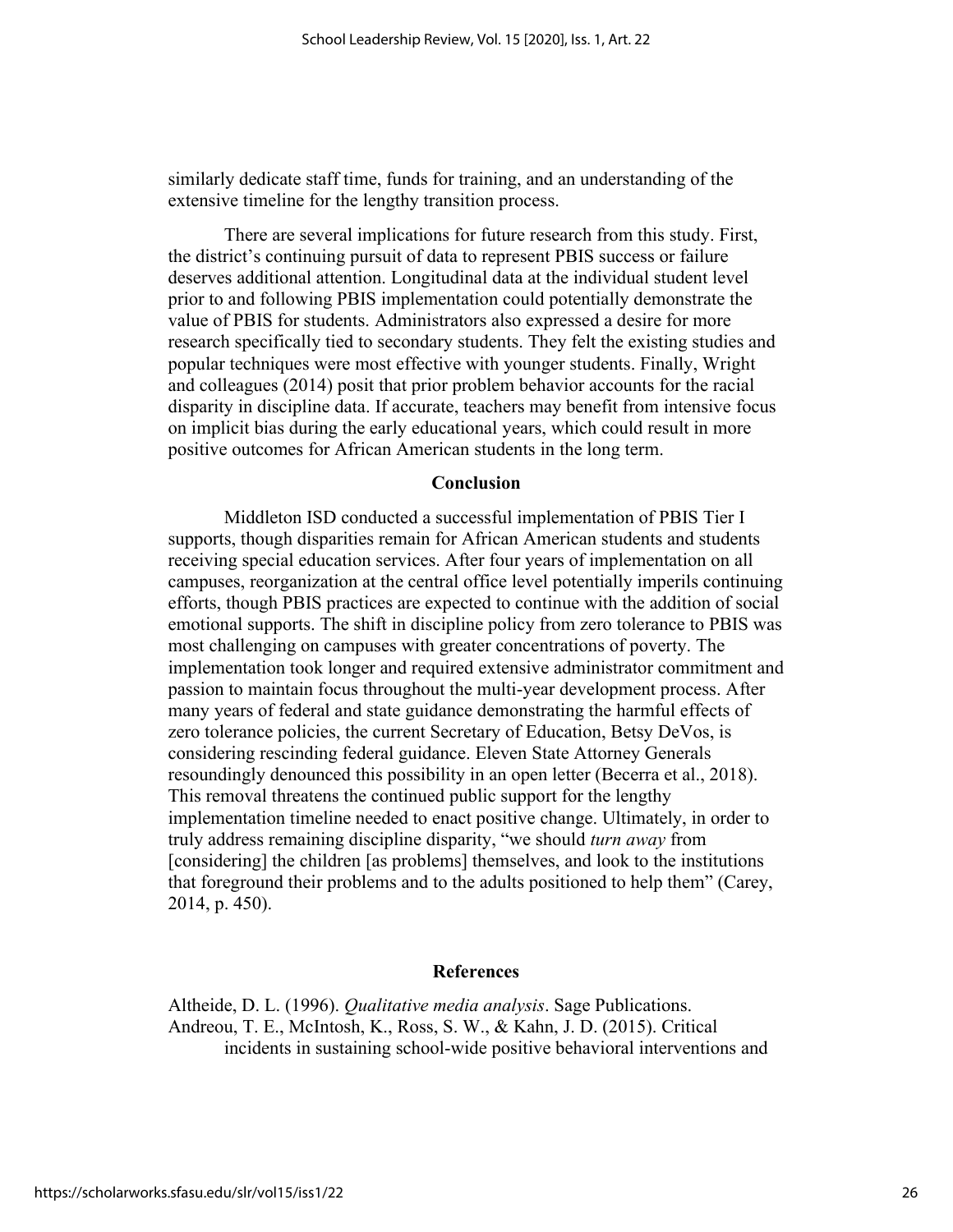supports. *The Journal of Special Education*, *49*(3), 157-167.

- Barrett, N., McEachin, A., Mills, J. N., & Valant, J. (2017). Disparities in Student Discipline by Race and Family Income. https://educationresearchalliancenola.org/files/publications/010418- Barrett-McEachin-Mills-Valant-Disparities-in-Student-Discipline-by-Race-and-Family-Income.pdf
- Becerra, X. (2018, August 24). States' opposition to withdrawal of School Discipline Guidance Package. https://ag.ny.gov/sites/default/files/federal\_school\_discipline\_guidance\_m ultistate ag letter v.6 08.24.2018.pdf
- Bethune, K. S. (2017). Effects of Coaching on Teachers' Implementation of Tier 1 School-Wide Positive Behavioral Interventions and Support Strategies. *Journal of Positive Behavior Interventions*, *19*(3), 131-142.
- Bradshaw, C. P., Mitchell, M. M., O'Brennan, L. M., & Leaf, P. J. (2010). Multilevel exploration of factors contributing to the overrepresentation of black students in office disciplinary referrals. *Journal of Educational Psychology*, *102*(2), 508.
- Carey, R. L. (2014). A cultural analysis of the achievement gap discourse: Challenging the language and labels used in the work of school reform. *Urban Education*, *49*(4), 440-468.
- Carr, E. G., Dunlap, G., Horner, R. H., Koegel, R. L., Turnbull, A. P., Sailor, W., Anderson, J., Albin, R.W., Koegel, L.K., & Fox, L. (2002). Positive behavior support: Evolution of an applied science. *Journal of Positive Behavior Interventions*, *4*(1), 4-16.
- Carter, P. L., Skiba, R., Arredondo, M. I., & Pollock, M. (2017). You can't fix what you don't look at: Acknowledging race in addressing racial discipline disparities. *Urban Education*, *52*(2), 207-235.
- Clarke, S., Zakszeski, B. N., & Kern, L. (2018). Trends in JPBI publications, 1999–2016. *Journal of Positive Behavior Interventions*, *20*(1), 6-14.
- Coffey, J. H., & Horner, R. H. (2012). The sustainability of schoolwide positive behavior interventions and supports. *Exceptional Children*, *78*(4), 407- 422.
- Coggshall, J. G., Osher, D., & Colombi, G. (2013). Enhancing educators' capacity to stop the school-to-prison pipeline. *Family Court Review*, *51*(3), 435- 444.
- Cook, C. R., Grady, E. A., Long, A. C., Renshaw, T., Codding, R. S., Fiat, A., & Larson, M. (2017). Evaluating the impact of increasing general education teachers' ratio of positive-to-negative interactions on students' classroom behavior. *Journal of Positive Behavior Interventions*, *19*(2), 67-77.

Department of Education's Office for Civil Rights. Retrieved from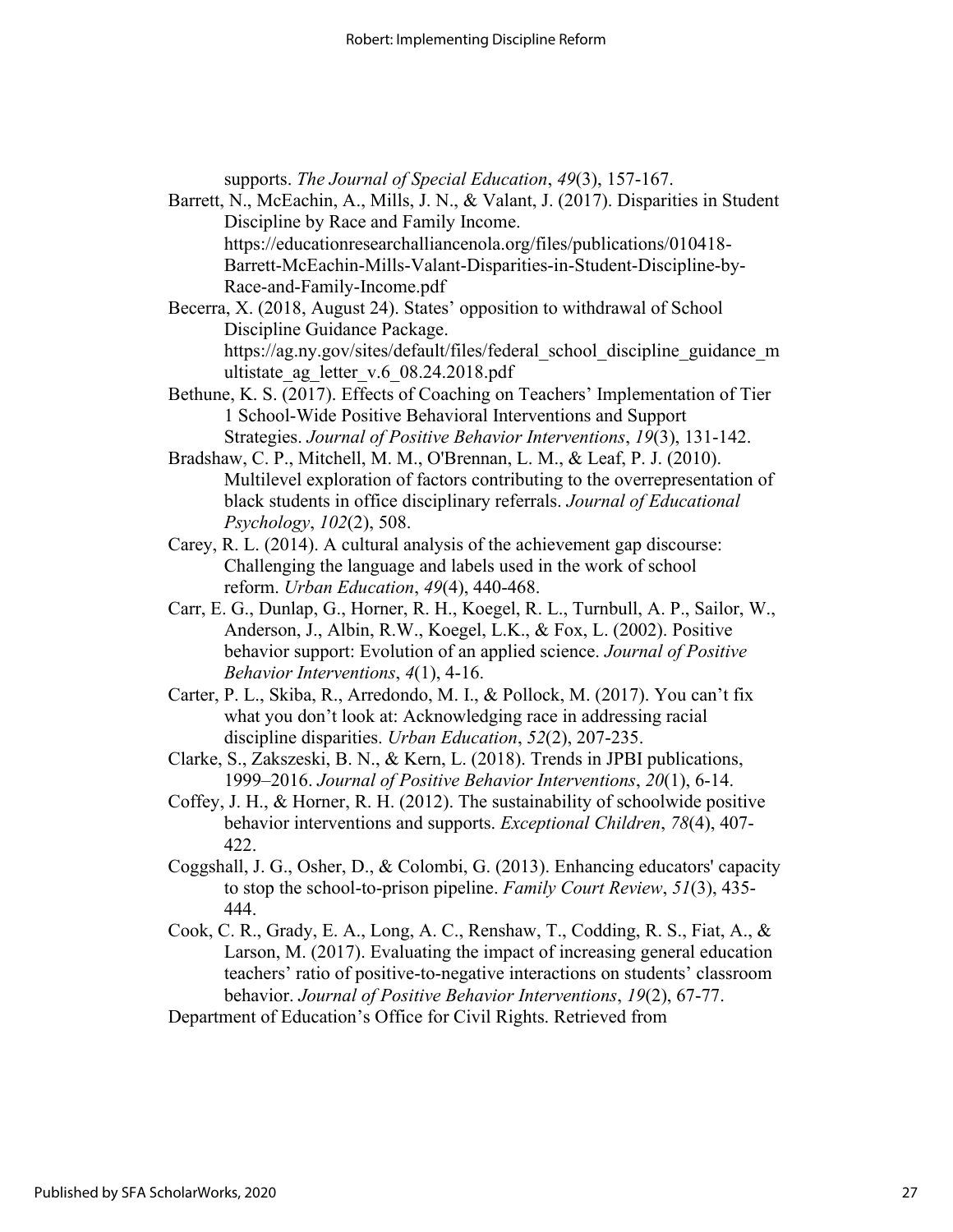https://www2.ed.gov/about/offices/list/ocr/letters/colleagueresourcecomp-201410.pdf

- D'Orio, W. (2018, January). Is school-discipline reform moving too fast? *The Atlantic.* https://www.theatlantic.com/education/archive/2018/01/isschool-discipline-reform-moving-too-fast/550196/
- Fabelo, T., Thompson, M. D., Plotkin, M., Carmichael, D., Marchbanks, M. P., & Booth, E. A. (2011). *Breaking schools' rules: A statewide study of how school discipline relates to students' success and juvenile justice involvement.* Council of State Governments Justice Center. https://knowledgecenter.csg.org/kc/system/files/Breaking\_School\_Rules.p df
- Feuerborn, L. L., Tyre, A. D., & Beaudoin, K. (2018). Classified staff perceptions of behavior and discipline: Implications for schoolwide positive behavior supports. *Journal of Positive Behavior Interventions*, *20*(2), 101-112.
- Feuerborn, L. L., Wallace, C., & Tyre, A. D. (2016). A qualitative analysis of middle and high school teacher perceptions of schoolwide positive behavior supports. *Journal of Positive Behavior Interventions*, *18*(4), 219- 229.
- Gray, A. M., Sirinides, P. M., Fink, R., Flack, A., DuBois, T., Morrison, K., & Hill, K. (2017). Discipline in Context: Suspension, Climate, and PBIS in the School District of Philadelphia. https://repository.upenn.edu/cpre\_researchreports/106/
- Gregory, A., & Fergus, E. (2017). Social and emotional learning and equity in school discipline. *The Future of Children*, 117-136.
- Gregory, A., & Roberts, G. (2017). Teacher beliefs and the overrepresentation of Black students in classroom discipline. *Theory Into Practice*, *56*(3), 187- 194.
- Gregory, A., Skiba, R. J., & Mediratta, K. (2017). Eliminating disparities in school discipline: A framework for intervention. *Review of Research in Education*, *41*(1), 253-278.
- Horner, R. H., & Sugai, G. (2018). Future directions for positive behavior support: A commentary. *Journal of Positive Behavior Interventions, 20*(1), 19-22.
- Huang, F. L., & Cornell, D. G. (2017). Student attitudes and behaviors as explanations for the Black-White suspension gap. *Children and Youth Services Review*, *73*, 298-308.
- Koegel, R. L. (2018). The evolution of positive behavioral intervention and support. *Journal of Positive Behavior Interventions*, *20*(1), 4-5.

Knoster, T. (2018). Commentary: Evolution of positive behavior support and future directions. *Journal of Positive Behavior Interventions*, *20*(1), 23-26.

Lhamon, C.E. (2014, October 1). *Dear colleague letter: Resource Comparability.*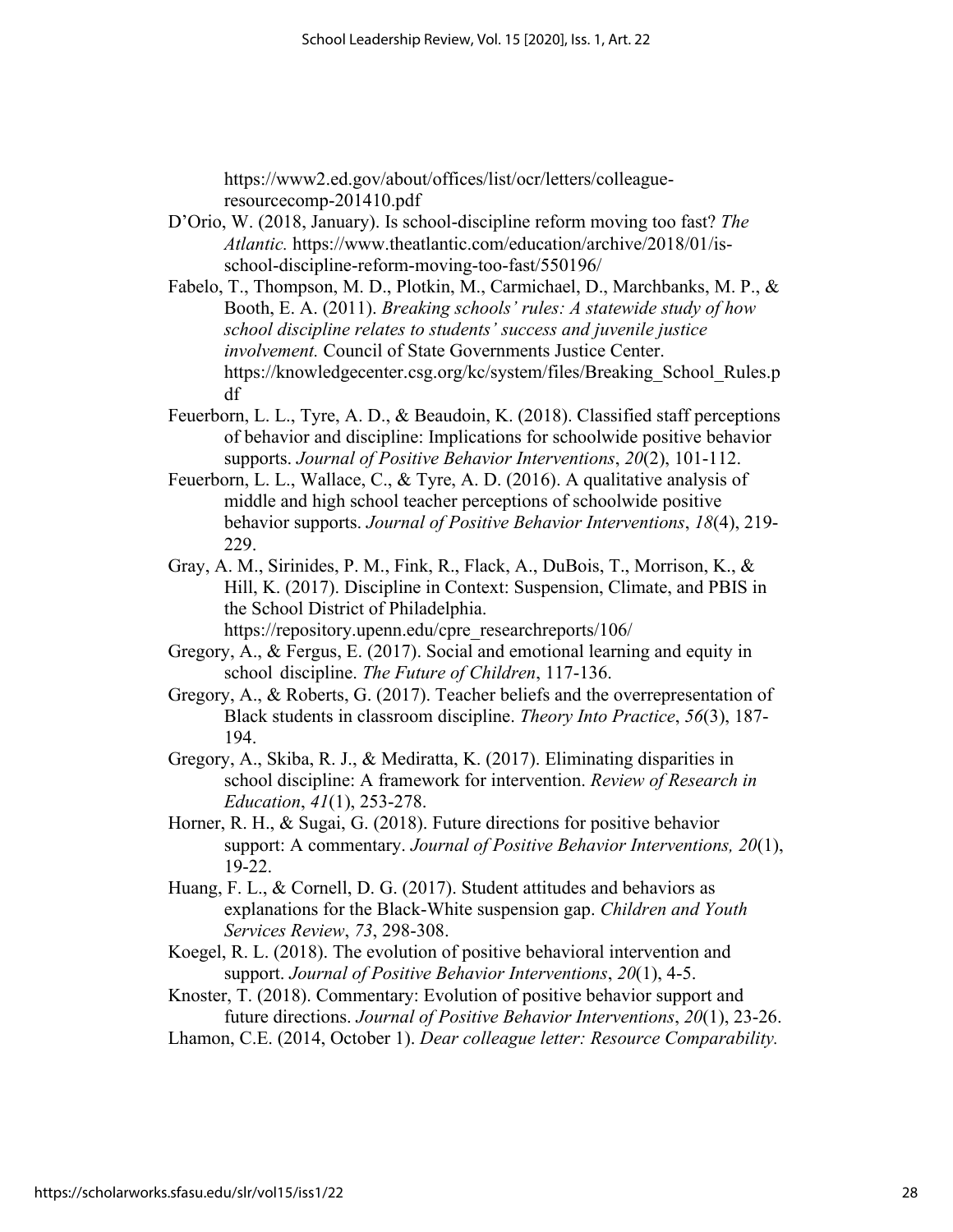U.S.

- Lhamon, C.E. & Samuels, J. (2014, January 8). *Dear colleague letter: Nondiscriminatory administration of school discipline.* U.S. Department of Education's Office for Civil Rights (OCR) and U.S. Department of Justice. https://www2.ed.gov/about/offices/list/ocr/letters/colleague-201401-title-vi.pdf
- Losen, D. J. & Gillespie, J. (2012). Opportunities suspended: The disparate impact of disciplinary exclusion from school. The Center for Civil Rights Remedies at the Civil Rights Project: University of California at Los Angeles.
- Malen, B., & Cochran, M. V. (2008). Beyond pluralistic patterns of power: Research on the micropolitics of schools. In B.S. Cooper, J.G. Cibulka, & L.D. Fusarelli (Eds.), *Handbook of education politics and policy* (pp. 148- 178). Routledge.
- Mallett, C. A. (2016). The school-to-prison pipeline: A critical review of the punitive paradigm shift. *Child and Adolescent Social Work Journal*, *33*(1), 15-24.
- McDermott, R., Goldman, S., & Varenne, H. (2006). The cultural work of learning disabilities. *Educational Researcher*, *35*(6), 12-17.
- McIntosh, K., Mercer, S. H., Nese, R. N., Strickland-Cohen, M. K., & Hoselton, R. (2016). Predictors of sustained implementation of school-wide positive behavioral interventions and supports. *Journal of Positive Behavior Interventions*, *18*(4), 209-218.
- Murphy, J. S. (2017, March 13). The Office for Civil Rights's volatile power. *The Atlantic.* https://www.theatlantic.com/education/archive/2017/03/theoffice-for-civil-rights-volatile-power/519072/
- Newburn, T., & Jones, T. (2007). Symbolizing crime control: Reflections on zero tolerance. *Theoretical Criminology*, *11*(2), 221-243.
- Pinkelman, S. E., McIntosh, K., Rasplica, C. K., Berg, T., & Strickland-Cohen, M. K. (2015). Perceived enablers and barriers related to sustainability of school-wide positive behavioral interventions and supports. *Behavioral Disorders*, *40*(3), 171-183.
- Ross, S. W., Romer, N., & Horner, R. H. (2012). Teacher well-being and the implementation of school-wide positive behavior interventions and supports. *Journal of Positive Behavior Interventions*, *14*(2), 118-128.
- Saldaña, J. (2013). *The coding manual for qualitative researchers*. Sage Publications.
- Simonsen, B., Freeman, J., Dooley, K., Maddock, E., Kern, L., & Myers, D. (2017). Effects of targeted professional development on teachers' specific praise rates. *Journal of Positive Behavior Interventions*, *19*(1), 37-47.
- Skiba, R. J., Arredondo, M. I., & Williams, N. T. (2014). More than a metaphor: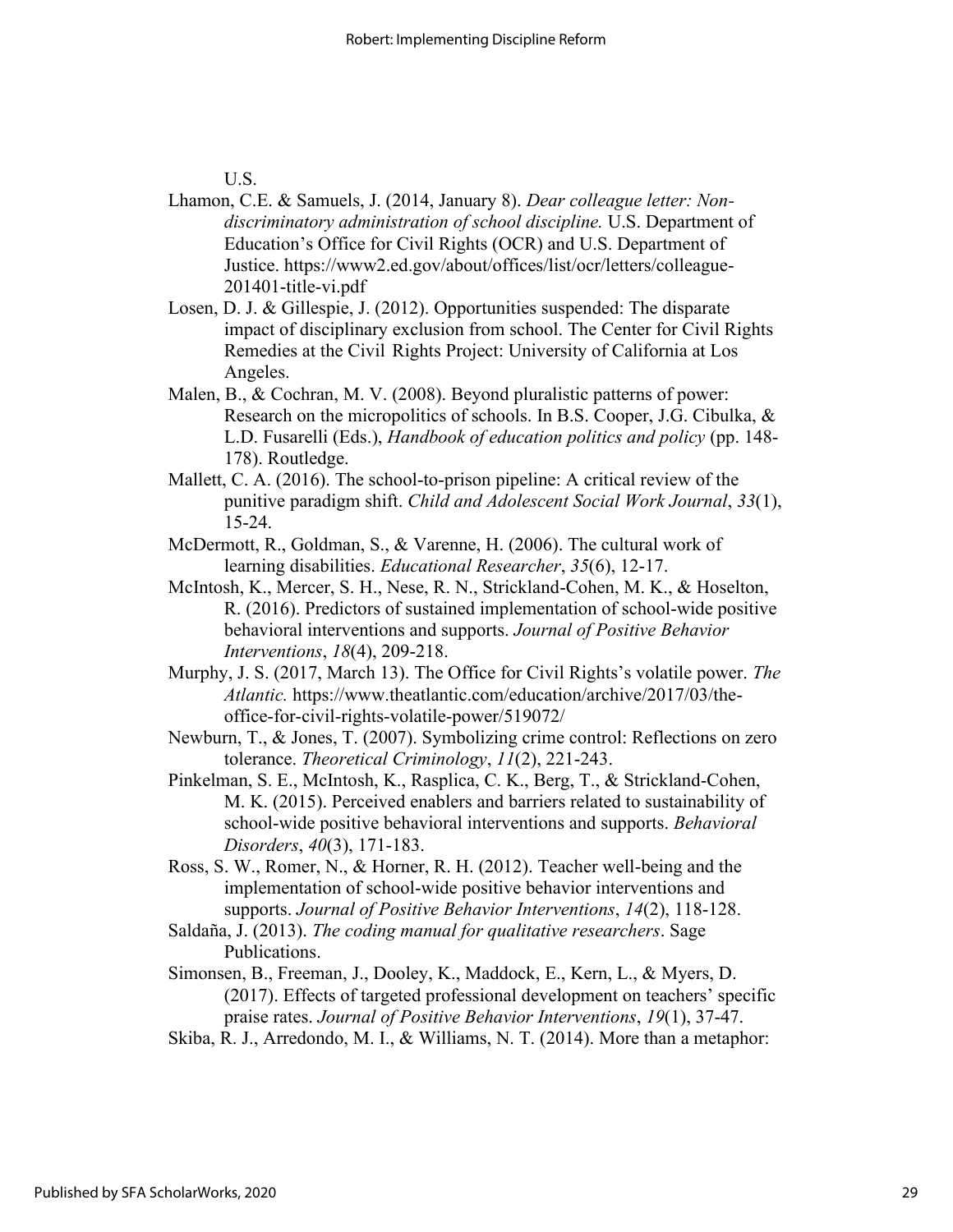The contribution of exclusionary discipline to a school-to-prison pipeline. *Equity & Excellence in Education*, *47*(4), 546-564.

- Skiba, R. J, Horner, R. H., Chung, C-G., Rausch, M. K., May, S. L., and Tobin, T. (2011). Race is not neutral: A national investigation of African American and Latino disproportionality in school discipline. *School Psychology Review, 40*(1), 85-107.
- Skiba, R. J., & Peterson, R. L. (2000). School discipline at a crossroads: From zero tolerance to early response. *Exceptional Children*, *66*(3), 335-346.
- Smolkowski, K., Girvan, E. J., McIntosh, K., Nese, R. N., & Horner, R. H. (2016). Vulnerable decision points for disproportionate office discipline referrals: Comparisons of discipline for African American and White elementary school students. *Behavioral Disorders*, *41*(4), 178-195.
- Sugai, G., & Horner, R. H. (2009). Responsiveness-to-intervention and schoolwide positive behavior supports: Integration of multi-tiered system approaches. *Exceptionality*, *17*(4), 223-237.
- Title VI of the Civil Rights Act of 1964 42 U.S.C. § 2000d; 34 C.F.R. Part 100
- Watanabe, T., & Blume, H. (2015, November 7). Why some LAUSD teachers are balking at a new approach to discipline problems. *Los Angeles Times*. http://www.latimes.com/local/education/la-me-school-discipline-20151108-story.html
- Wright, J. P., Morgan, M. A., Coyne, M. A., Beaver, K. M., & Barnes, J. C. (2014). Prior problem behavior accounts for the racial gap in school suspensions. *Journal of Criminal Justice*, *42*(3), 257-266.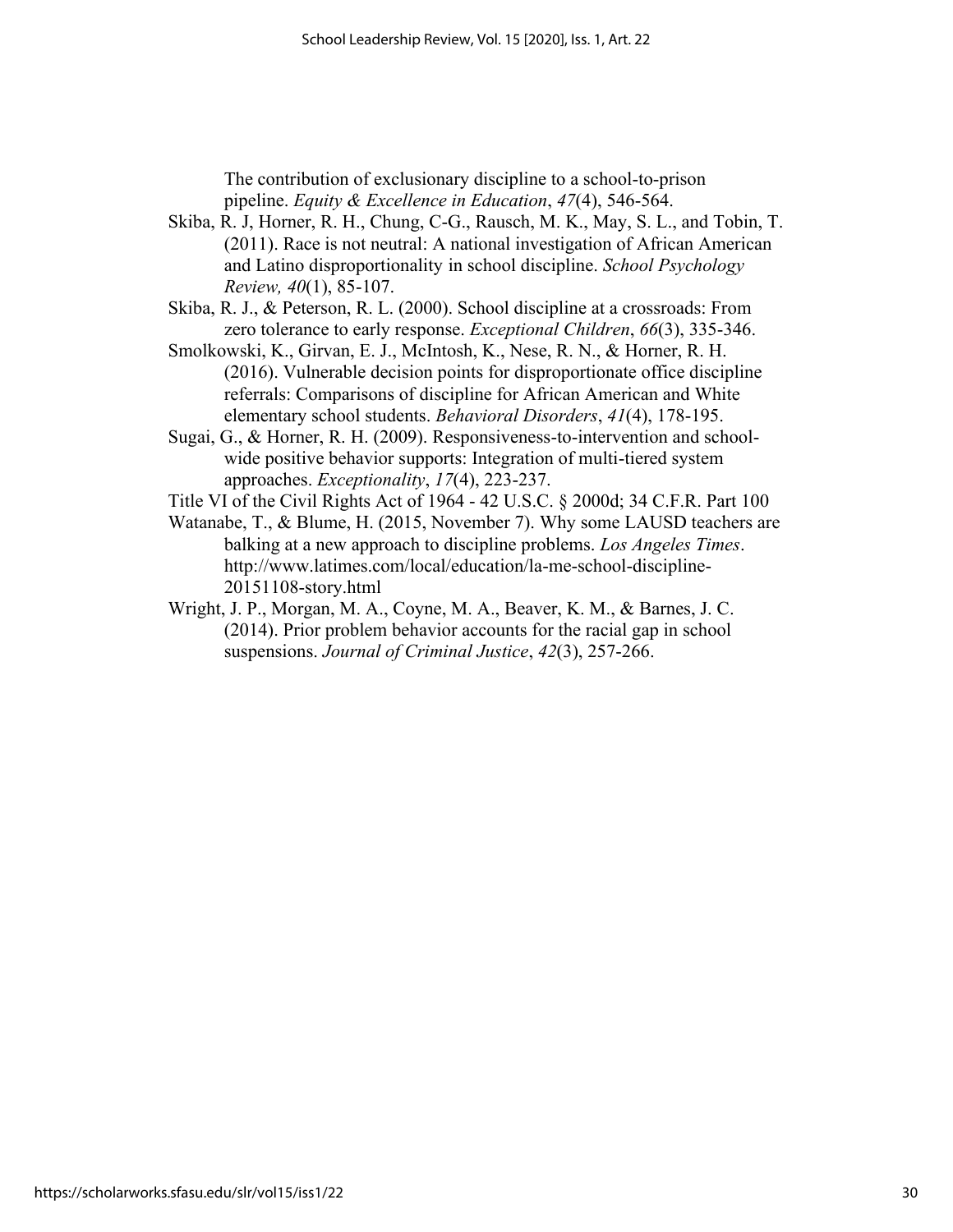# Appendix A Interview Protocol

Note: Interviews were open-ended and followed prompts as detailed below 1) What factors influenced the district's decision to enact discipline policy reform?

Did you participate in the early planning process prior to district selecting PBIS? Was a different approach considered?

What type of research/discussion took place prior to decision to enact reform? Who led the effort?

Did campus level admin and teachers know about the possible changes to the discipline policy in advance? Did they participate in the process?

Was this reform discussed on the campus level in advance? If so, with whom?

2) What was the original implementation plan?

Describe communication of change to PBIS?

What kind of training took place?

What other communication to staff took place?

Were all teachers trained or just a specific group?

If so, how were they chosen?

Are those teachers still here? Have all been trained by now? How are new teachers trained?

3) What have been challenges of implementing PBIS on campuses? How did teachers respond to changes at outset/end of first year/today? Describe first changes made at classroom and campus office level? Did any teacher refuse at any point to follow guidelines? Was there subtle or indirect resistance? (estimate % of acceptance) What type of barriers existed in implementing PBIS? Was it harder than expected? Why/why not?

4) How have differing stakeholders responded throughout implementation process?

Were parents made aware of the change at the beginning? Did the change to PBIS affect how you communicate with parents? Did you receive any feedback from parents about the policy change? From students?

Were there any other stakeholders involved in the reform?

5) How is the district continuing the implementation process? Describe the district's level of involvement in the reform process?